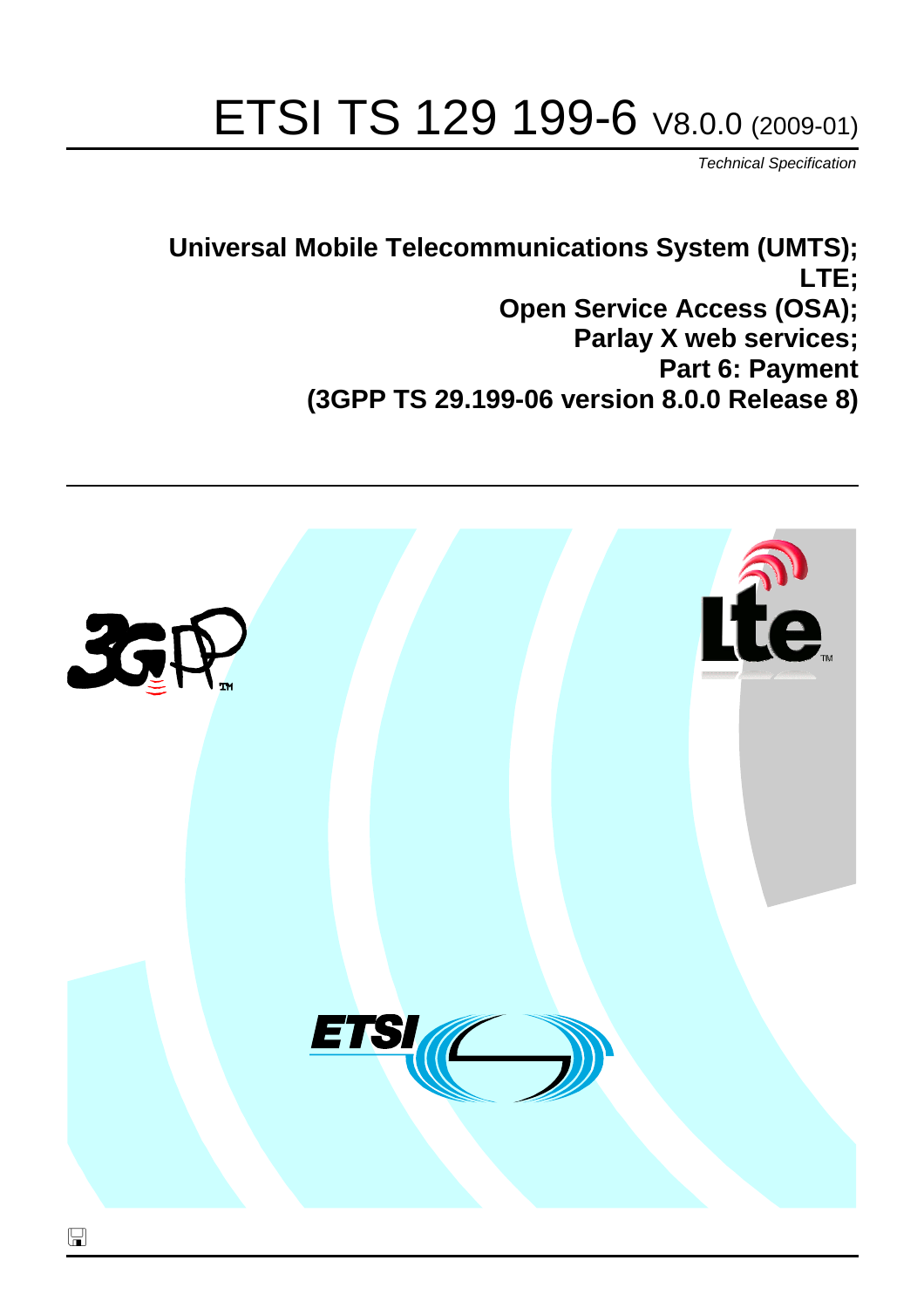Reference RTS/TSGC-0029199-06v800

> Keywords LTE, UMTS

#### *ETSI*

#### 650 Route des Lucioles F-06921 Sophia Antipolis Cedex - FRANCE

Tel.: +33 4 92 94 42 00 Fax: +33 4 93 65 47 16

Siret N° 348 623 562 00017 - NAF 742 C Association à but non lucratif enregistrée à la Sous-Préfecture de Grasse (06) N° 7803/88

#### *Important notice*

Individual copies of the present document can be downloaded from: [http://www.etsi.org](http://www.etsi.org/)

The present document may be made available in more than one electronic version or in print. In any case of existing or perceived difference in contents between such versions, the reference version is the Portable Document Format (PDF). In case of dispute, the reference shall be the printing on ETSI printers of the PDF version kept on a specific network drive within ETSI Secretariat.

Users of the present document should be aware that the document may be subject to revision or change of status. Information on the current status of this and other ETSI documents is available at <http://portal.etsi.org/tb/status/status.asp>

If you find errors in the present document, please send your comment to one of the following services: [http://portal.etsi.org/chaircor/ETSI\\_support.asp](http://portal.etsi.org/chaircor/ETSI_support.asp)

#### *Copyright Notification*

No part may be reproduced except as authorized by written permission. The copyright and the foregoing restriction extend to reproduction in all media.

> © European Telecommunications Standards Institute 2009. All rights reserved.

**DECT**TM, **PLUGTESTS**TM, **UMTS**TM, **TIPHON**TM, the TIPHON logo and the ETSI logo are Trade Marks of ETSI registered for the benefit of its Members.

**3GPP**TM is a Trade Mark of ETSI registered for the benefit of its Members and of the 3GPP Organizational Partners. **LTE**™ is a Trade Mark of ETSI currently being registered

for the benefit of its Members and of the 3GPP Organizational Partners.

**GSM**® and the GSM logo are Trade Marks registered and owned by the GSM Association.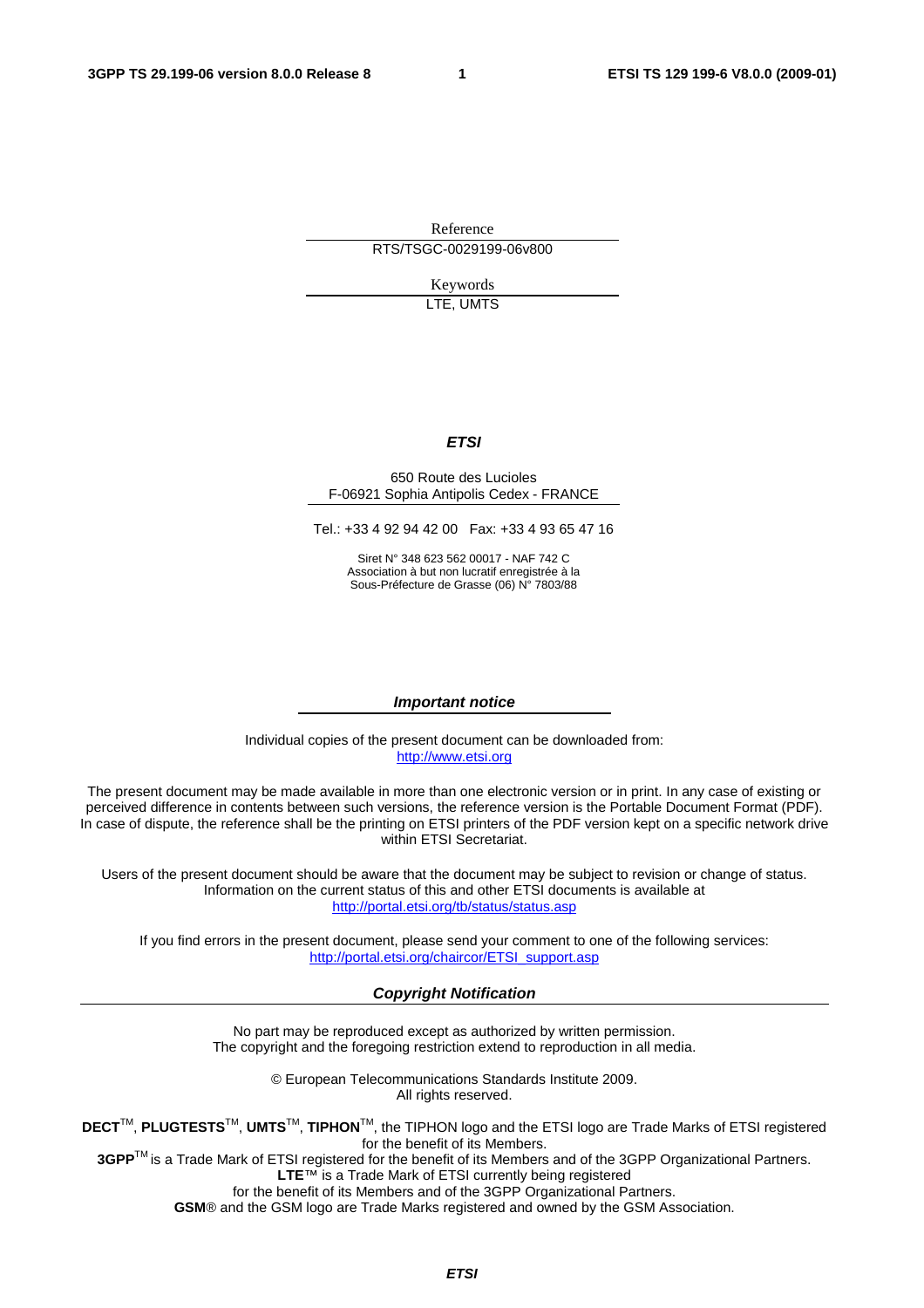## Intellectual Property Rights

IPRs essential or potentially essential to the present document may have been declared to ETSI. The information pertaining to these essential IPRs, if any, is publicly available for **ETSI members and non-members**, and can be found in ETSI SR 000 314: *"Intellectual Property Rights (IPRs); Essential, or potentially Essential, IPRs notified to ETSI in respect of ETSI standards"*, which is available from the ETSI Secretariat. Latest updates are available on the ETSI Web server ([http://webapp.etsi.org/IPR/home.asp\)](http://webapp.etsi.org/IPR/home.asp).

Pursuant to the ETSI IPR Policy, no investigation, including IPR searches, has been carried out by ETSI. No guarantee can be given as to the existence of other IPRs not referenced in ETSI SR 000 314 (or the updates on the ETSI Web server) which are, or may be, or may become, essential to the present document.

### Foreword

This Technical Specification (TS) has been produced by ETSI 3rd Generation Partnership Project (3GPP).

The present document may refer to technical specifications or reports using their 3GPP identities, UMTS identities or GSM identities. These should be interpreted as being references to the corresponding ETSI deliverables.

The cross reference between GSM, UMTS, 3GPP and ETSI identities can be found under [http://webapp.etsi.org/key/queryform.asp.](http://webapp.etsi.org/key/queryform.asp)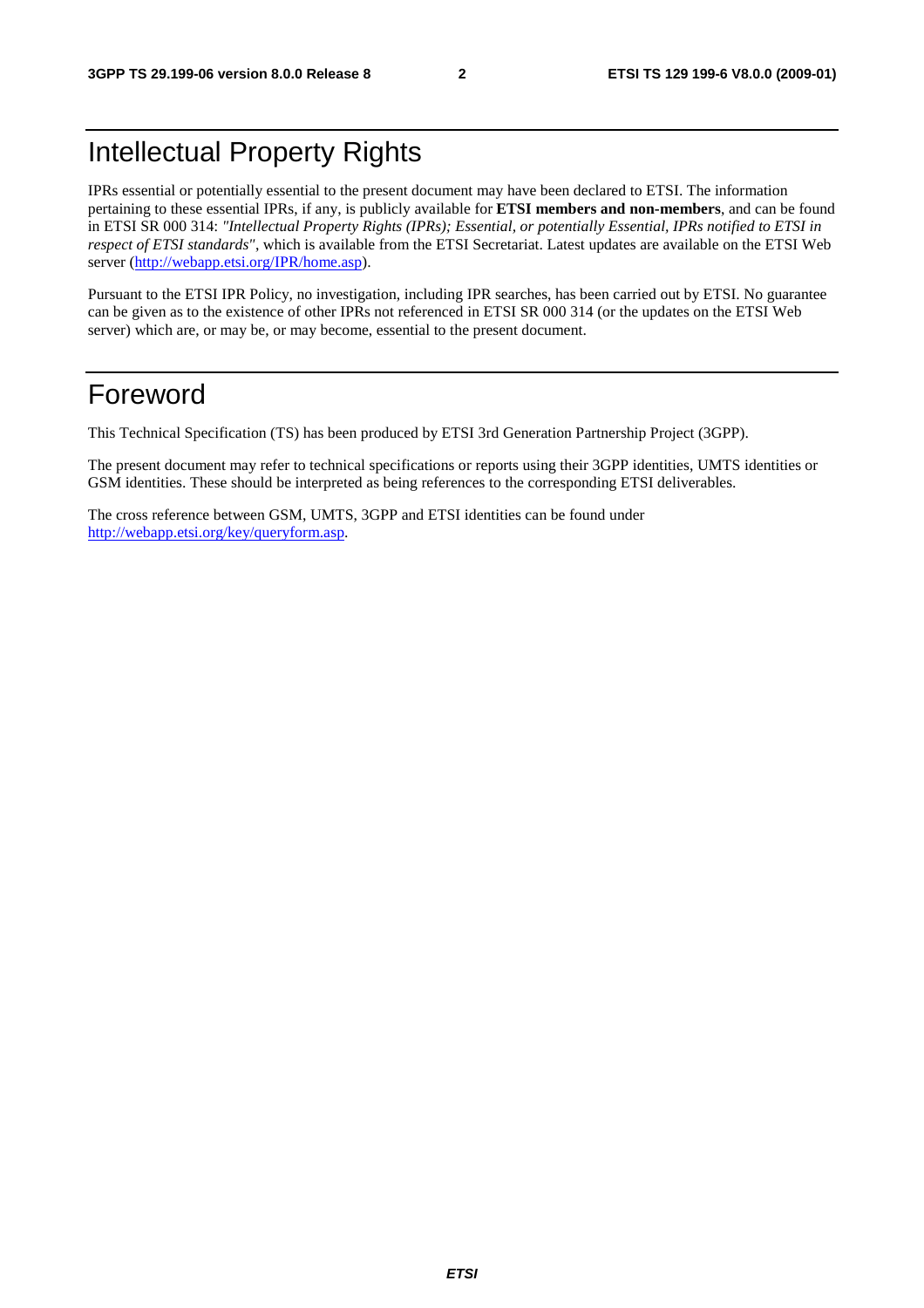$\mathbf{3}$ 

## Contents

| 1          |  |
|------------|--|
| 2          |  |
| 3          |  |
| 3.1<br>3.2 |  |
| 4          |  |
| 5          |  |
| 6          |  |
| 6.1        |  |
| 7          |  |
| 7.1        |  |
| 7.2        |  |
| 8          |  |
| 8.1        |  |
| 8.1.1      |  |
| 8.1.1      |  |
| 8.1.1.1    |  |
| 8.1.1.2    |  |
| 8.1.1.3    |  |
| 8.1.2      |  |
| 8.1.2.1    |  |
| 8.1.2.2    |  |
| 8.1.2.3    |  |
| 8.1.3      |  |
| 8.1.3.1    |  |
| 8.1.3.2    |  |
| 8.1.3.3    |  |
| 8.2        |  |
| 8.2.1      |  |
| 8.2.1.1    |  |
| 8.2.1.2    |  |
| 8.2.1.3    |  |
| 8.2.2      |  |
| 8.2.2.1    |  |
| 8.2.2.2    |  |
| 8.2.2.3    |  |
| 8.2.3      |  |
| 8.2.3.1    |  |
| 8.2.3.2    |  |
| 8.2.3.3    |  |
| 8.2.4      |  |
| 8.2.4.1    |  |
| 8.2.4.2    |  |
| 8.2.4.3    |  |
| 8.3        |  |
| 8.3.1      |  |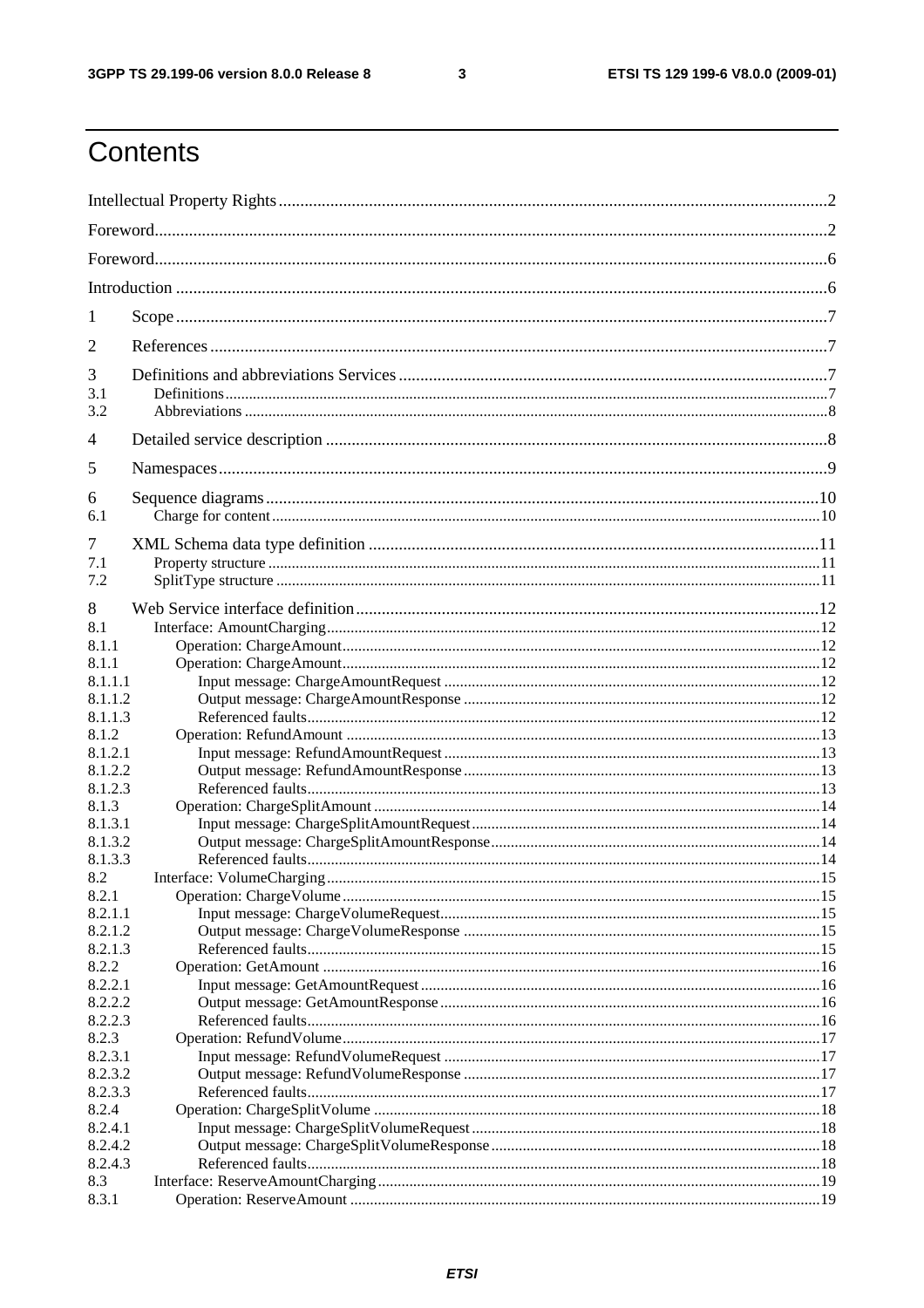$\overline{\mathbf{4}}$ 

| 8.3.1.1                      |                                                                                                 |  |
|------------------------------|-------------------------------------------------------------------------------------------------|--|
| 8.3.1.2                      |                                                                                                 |  |
| 8.3.1.3                      |                                                                                                 |  |
| 8.3.2                        |                                                                                                 |  |
| 8.3.2.1                      |                                                                                                 |  |
| 8.3.2.2                      |                                                                                                 |  |
| 8.3.2.3                      |                                                                                                 |  |
| 8.3.3                        |                                                                                                 |  |
| 8.3.3.1                      |                                                                                                 |  |
| 8.3.3.2                      |                                                                                                 |  |
| 8.3.3.3                      |                                                                                                 |  |
| 8.3.4                        |                                                                                                 |  |
| 8.3.4.1                      |                                                                                                 |  |
| 8.3.4.2                      |                                                                                                 |  |
| 8.3.4.3                      |                                                                                                 |  |
| 8.4                          |                                                                                                 |  |
| 8.4.1<br>8.4.1.1             |                                                                                                 |  |
| 8.4.1.2                      |                                                                                                 |  |
| 8.4.1.3                      |                                                                                                 |  |
| 8.4.2                        |                                                                                                 |  |
| 8.4.2.1                      |                                                                                                 |  |
| 8.4.2.2                      |                                                                                                 |  |
| 8.4.2.3                      |                                                                                                 |  |
| 8.4.3                        |                                                                                                 |  |
| 8.4.3.1                      |                                                                                                 |  |
| 8.4.3.2                      |                                                                                                 |  |
| 8.4.3.3                      |                                                                                                 |  |
| 8.4.4                        |                                                                                                 |  |
| 8.4.4.1                      |                                                                                                 |  |
| 8.4.4.2                      |                                                                                                 |  |
| 8.4.4.3                      |                                                                                                 |  |
| 8.4.5                        |                                                                                                 |  |
| 8.4.5.1                      |                                                                                                 |  |
| 8.4.5.2                      |                                                                                                 |  |
| 8.4.5.3                      |                                                                                                 |  |
| 9                            |                                                                                                 |  |
| 9.1                          |                                                                                                 |  |
| 9.1.1                        |                                                                                                 |  |
| 9.1.2                        |                                                                                                 |  |
| 9.2                          |                                                                                                 |  |
| 9.2.1                        |                                                                                                 |  |
| 9.2.2                        |                                                                                                 |  |
| 10                           |                                                                                                 |  |
|                              |                                                                                                 |  |
|                              | <b>Annex A (normative):</b>                                                                     |  |
|                              | Description of Parlay X Web Services Part 6: Payment for 3GPP2<br><b>Annex B</b> (informative): |  |
|                              |                                                                                                 |  |
| B.1                          |                                                                                                 |  |
|                              |                                                                                                 |  |
| B.2                          |                                                                                                 |  |
| B.2.1                        |                                                                                                 |  |
| <b>B.2.2</b><br><b>B.2.3</b> |                                                                                                 |  |
| <b>B.2.4</b>                 |                                                                                                 |  |
| <b>B.2.5</b>                 |                                                                                                 |  |
| B.2.6                        |                                                                                                 |  |
| <b>B.2.7</b>                 |                                                                                                 |  |
|                              |                                                                                                 |  |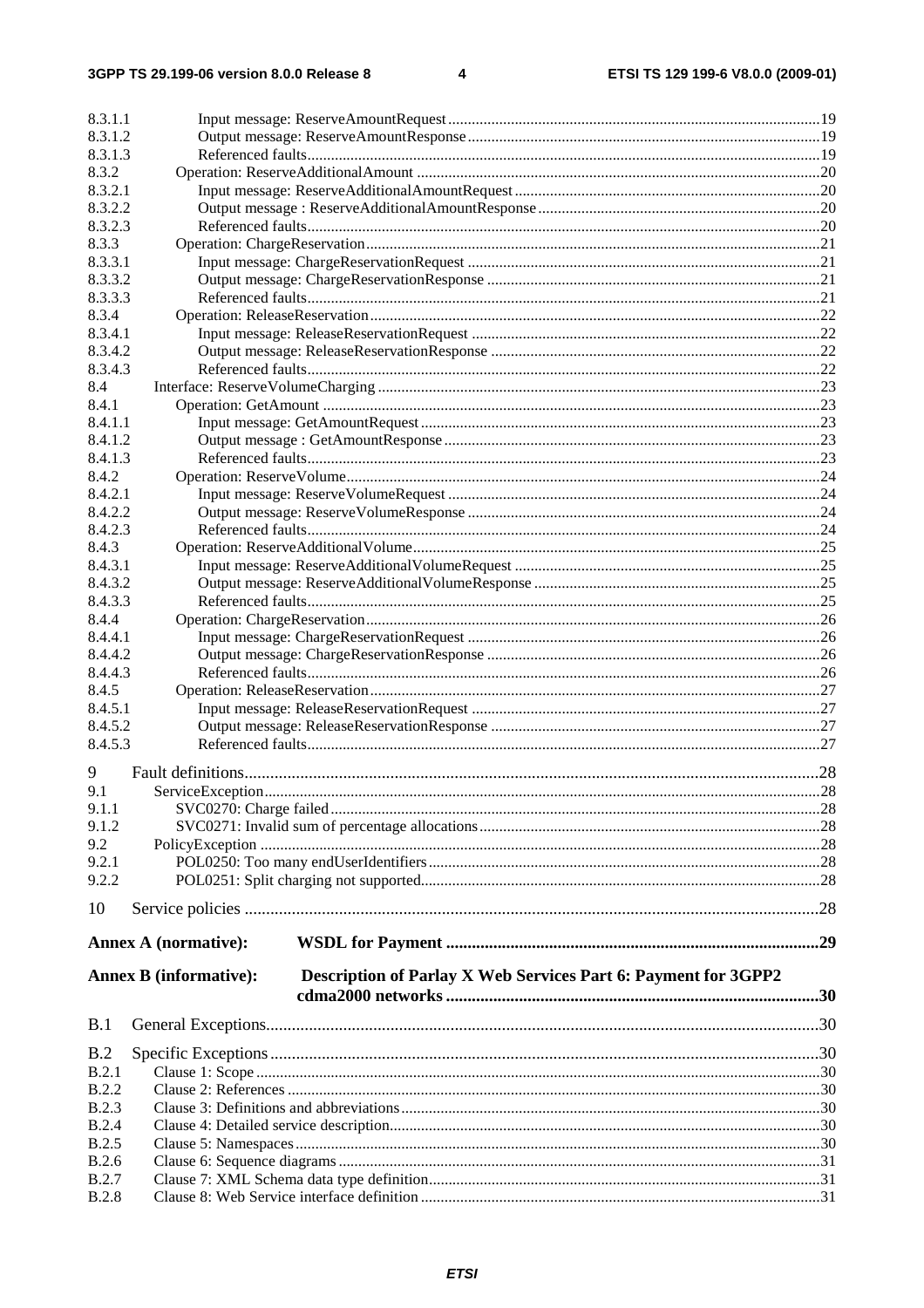$5\phantom{a}$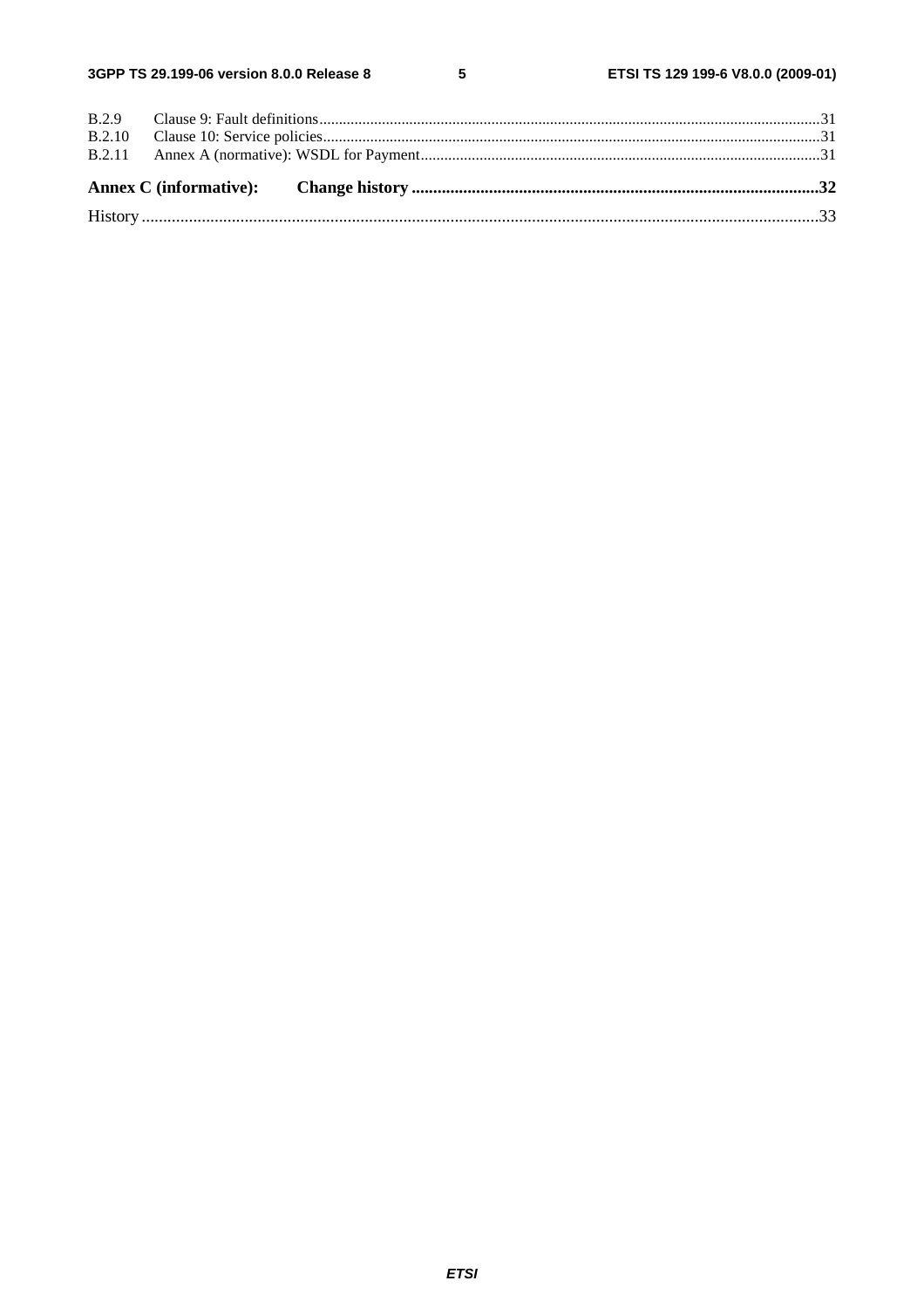### Foreword

This Technical Specification has been produced by the 3<sup>rd</sup> Generation Partnership Project (3GPP).

3GPP acknowledges the contribution of the Parlay X Web Services specifications from The Parlay Group. The Parlay Group is pleased to see 3GPP acknowledge and publish the present document, and the Parlay Group looks forward to working with the 3GPP community to improve future versions of the present document.

The contents of the present document are subject to continuing work within the TSG and may change following formal TSG approval. Should the TSG modify the contents of the present document, it will be re-released by the TSG with an identifying change of release date and an increase in version number as follows:

Version x.y.z

where:

- x the first digit:
	- 1 presented to TSG for information;
	- 2 presented to TSG for approval;
	- 3 or greater indicates TSG approved document under change control.
- y the second digit is incremented for all changes of substance, i.e. technical enhancements, corrections, updates, etc.
- z the third digit is incremented when editorial only changes have been incorporated in the document.

### Introduction

The present document is part 6 of a multi-part deliverable covering the  $3<sup>rd</sup>$  Generation Partnership Project; Technical Specification Group Core Network and Terminals; Open Service Access (OSA); Parlay X Web Services, as identified below:

| Part 1:  | "Common"                                      |
|----------|-----------------------------------------------|
| Part 2:  | "Third party call"                            |
| Part 3:  | "Call Notification"                           |
| Part 4:  | "Short Messaging"                             |
| Part 5:  | "Multimedia Messaging"                        |
| Part 6:  | "Payment"                                     |
| Part 7:  | "Account management"                          |
| Part 8:  | "Terminal Status"                             |
| Part 9:  | "Terminal location"                           |
| Part 10: | "Call handling"                               |
| Part 11: | "Audio call"                                  |
| Part 12: | "Multimedia conference"                       |
| Part 13: | "Address list management"                     |
| Part 14: | "Presence"                                    |
| Part 15: | "Message Broadcast"                           |
| Part 16: | "Geocoding"                                   |
| Part 17: | "Application driven Quality of Service (QoS)" |
| Part 18: | "Device Capabilities and Configuration"       |
| Part 19: | "Multimedia streaming control"                |
| Part 20: | "Multimedia multicast session management"     |
| Part 21: | "Content management"                          |
| Part 22: | "Policy"                                      |
|          |                                               |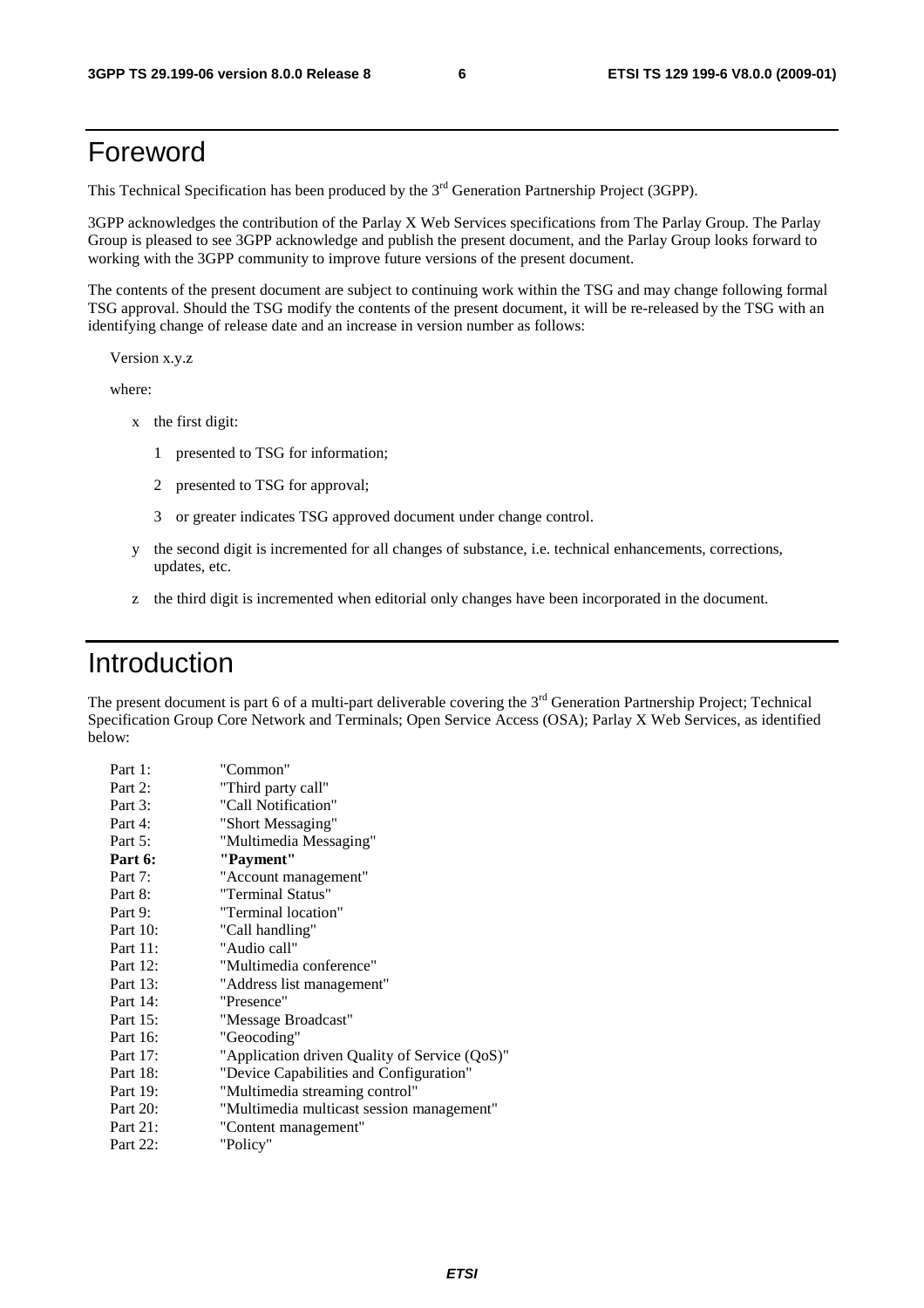### 1 Scope

The present document is Part 6 of the Stage 3 Parlay X Web Services specification for Open Service Access (OSA).

The OSA specifications define an architecture that enables application developers to make use of network functionality through an open standardized interface, i.e. the OSA APIs. The concepts and the functional architecture for the OSA are contained in 3GPP TS 23.198 [3]. The requirements for OSA are contained in 3GPP TS 22.127 [2].

The present document specifies the Payment Web Service aspects of the interface. All aspects of the Payment Web Service are defined here, these being:

- Name spaces.
- Sequence diagrams.
- Data definitions.
- Interface specification plus detailed method descriptions.
- Fault definitions.
- Service policies.
- WSDL Description of the interfaces.

The present document has been defined jointly between 3GPP TSG CT WG5, ETSI TISPAN and The Parlay Group.

Maintenance of up to 3GPP Rel-8 and new OSA Stage 1, 2 and 3 work beyond Rel-9 was moved to OMA in June 2008.

### 2 References

The following documents contain provisions which, through reference in this text, constitute provisions of the present document.

- References are either specific (identified by date of publication, edition number, version number, etc.) or non-specific.
- For a specific reference, subsequent revisions do not apply.
- For a non-specific reference, the latest version applies. In the case of a reference to a 3GPP document (including a GSM document), a non-specific reference implicitly refers to the latest version of that document *in the same Release as the present document*.
- [1] 3GPP TR 21.905: "Vocabulary for 3GPP Specifications".
- [2] 3GPP TS 22.127: "Service Requirement for the Open Services Access (OSA); Stage 1".
- [3] 3GPP TS 23.198: "Open Service Access (OSA); Stage 2".
- [4] 3GPP TS 22.101: "Service aspects; Service principles".
- [5] W3C Recommendation (2 May 2001): "XML Schema Part 2: Datatypes".
- NOTE: Available at [http://www.w3.org/TR/2001/REC-xmlschema-2-20010502/.](http://www.w3.org/TR/2001/REC-xmlschema-2-20010502/)
- [6] 3GPP TS 29.199-1: "Open Service Access (OSA); Parlay X Web; Part 1: Common".

## 3 Definitions and abbreviations Services

### 3.1 Definitions

For the purposes of the present document, the terms and definitions given in 3GPP TS 29.199-1 [6] apply.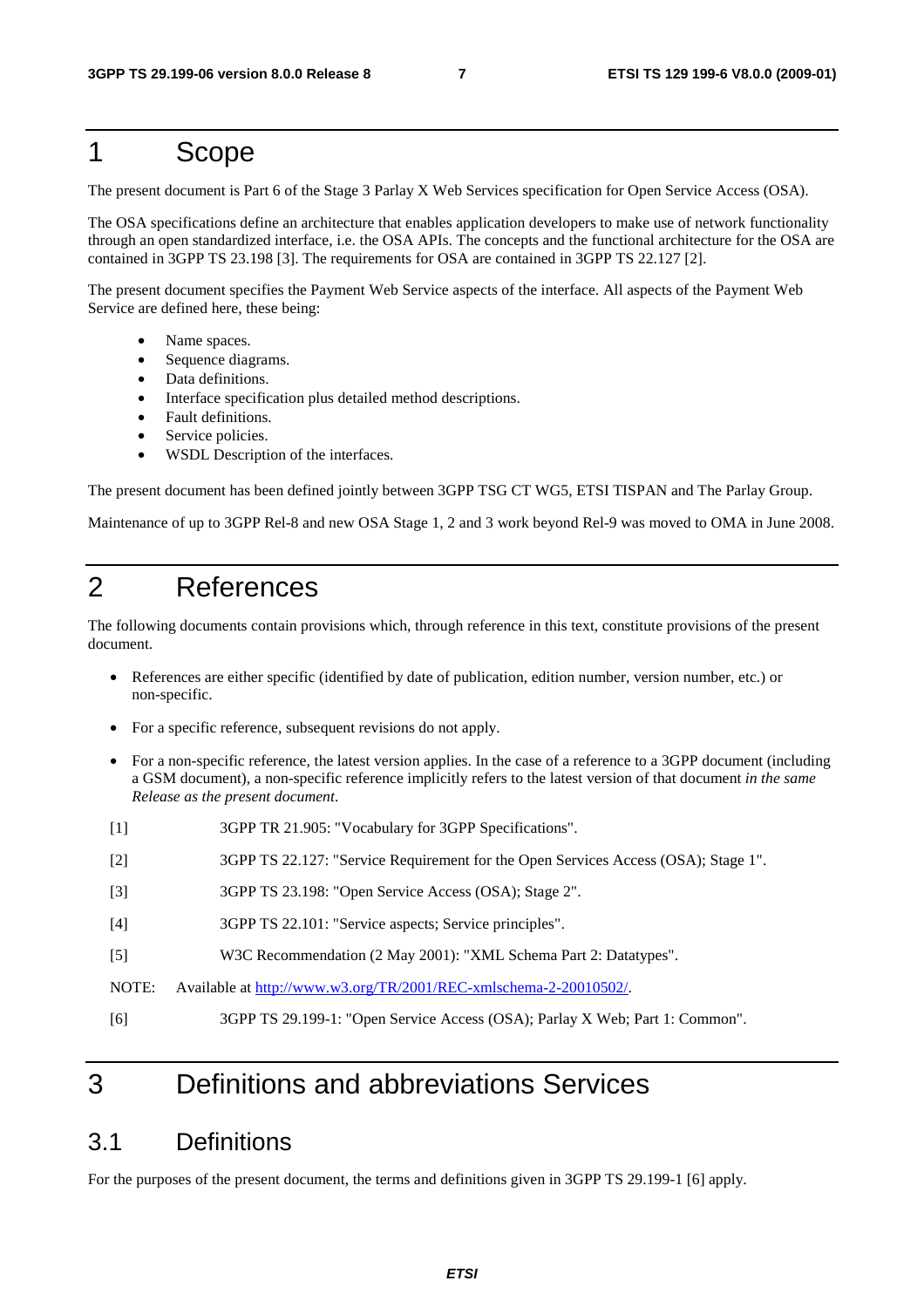### 3.2 Abbreviations

For the purposes of the present document, the abbreviations given in 3GPP TS 29.199-1 [6] apply.

## 4 Detailed service description

A vast amount of content, both information and entertainment, will be made available to subscribers. To support a business model that enables operators to offer integrated billing, a payment API is crucial. Open and inter-operable "payment APIs" are the key to market growth and investment protection. The Payment Web Service supports payments for any content in an open, Web-like environment.

The Payment Web Service described in the present document supports payment reservation, pre-paid payments, and post-paid payments. It supports charging of both volume and currency amounts, a conversion function and a settlement function in case of a financially resolved dispute.

Note that certain parameters are negotiated as part of a service level agreement. For example the taxation procedures and parameters.

An example of an application scenario could be a multimedia service. Assume a subscriber is interested in receiving a stream of, say, a soccer match. The subscriber selects a match and establishes a trusted relation with the provider. Again, the provider obtains the MSISDN and other information from the subscriber. The subscriber wants to know what the service will cost and the provider interacts with the operators rating engine (**getAmount**) taking into account the subscriber's subscription, time of day, etc. The value returned is a **ChargingInformation** amount and is printed on the page that is displayed at the MS. The subscriber then decides to stream the match to his MS. Subsequently, the provider will reserve the appropriate amount with the operator (**reserveAmount**) to ensure that the subscriber can fulfil his payment obligations. The match starts and the provider periodically charges against the reservation (**chargeReservation**). The match ends in a draw and is extended with a 'sudden death' phase. The subscriber continues listening, so the existing reservation is enlarged (**reserveAdditionalAmount**). Suddenly, one of the teams scores a goal, so the match abruptly ends, leaving part of the reserved amount unused. The provider now releases the reservation (**releaseReservation**), and the remaining amount is available for future use by the subscriber.

Now we can extend this scenario by having the subscriber participate in a game of chance in which the provider refunds a percentage of the usage costs (**refundAmount**) based on the ranking of a particular team in this tournament. For example, the subscriber gambling on the team that wins the tournament receives a full refund, while for gambling on the team that finishes in second place, the refund is 50%, etc.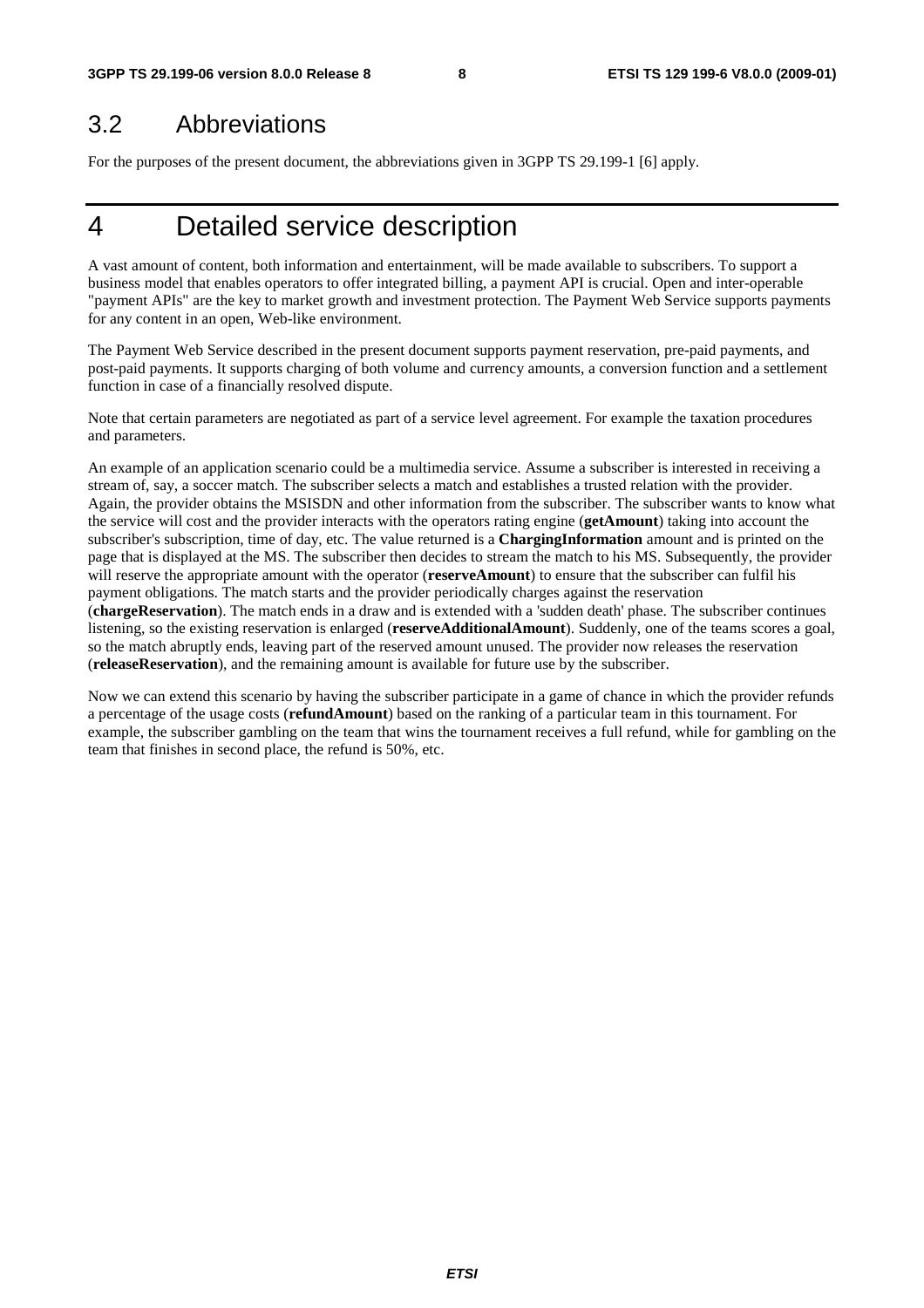## 5 Namespaces

The AmountCharging interface uses the namespace:

http://www.csapi.org/wsdl/parlayx/payment/amount\_charging/v3\_1

The VolumeCharging interface uses the namespace:

http://www.csapi.org/wsdl/parlayx/payment/volume\_charging/v3\_1

The ReserveAmountCharging interface uses the namespace:

http://www.csapi.org/wsdl/parlayx/payment/reserve\_amount\_charging/v3\_1

The ReserveVolumeCharging interface uses the namespace:

http://www.csapi.org/wsdl/parlayx/payment/reserve\_volume\_charging/v3\_1

The data types are defined in the namespace:

http://www.csapi.org/schema/parlayx/payment/v3\_0

The 'xsd' namespace is used in the present document to refer to the XML Schema data types defined in XML Schema [5]. The use of the name 'xsd' is not semantically significant.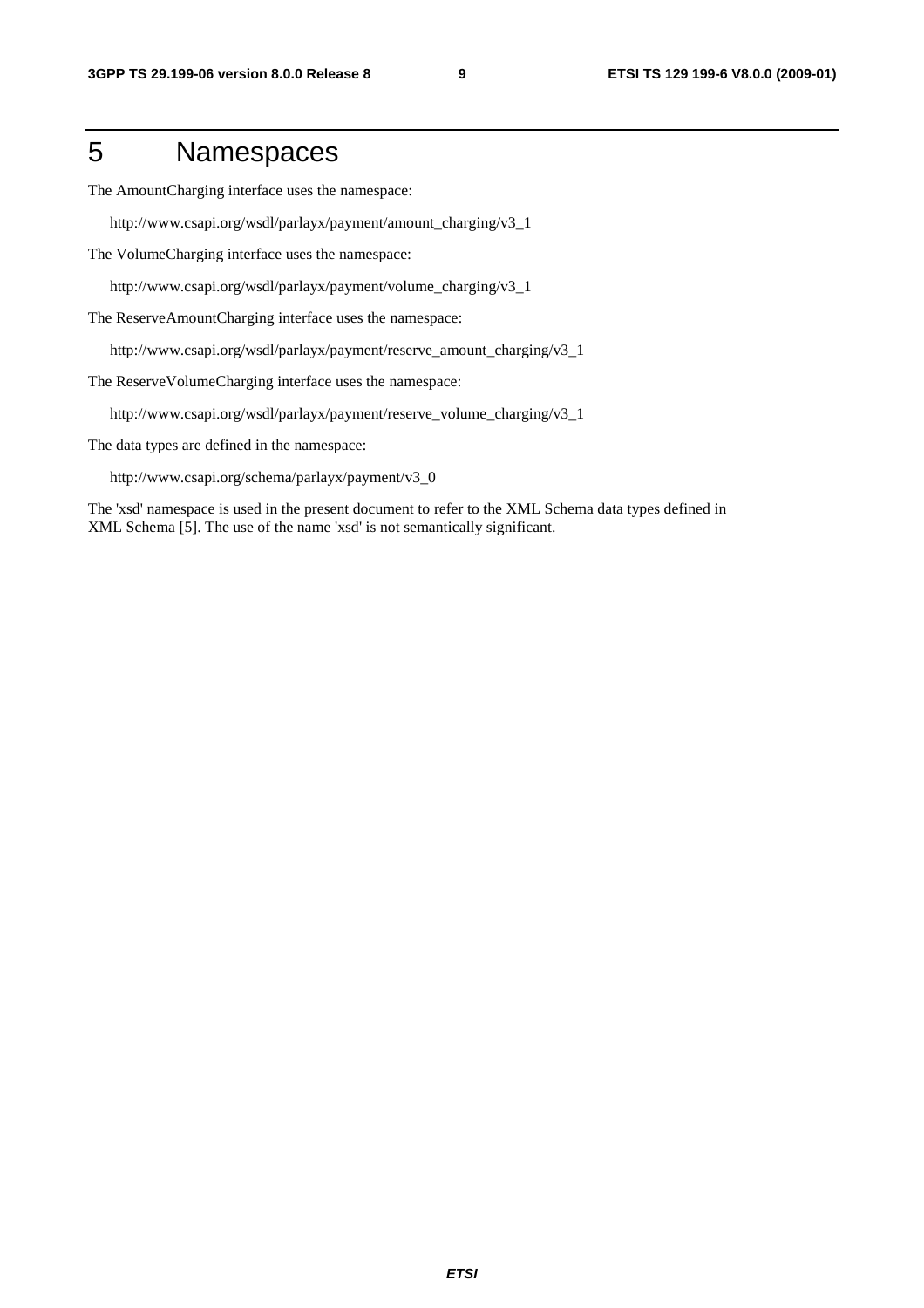## 6 Sequence diagrams

## 6.1 Charge for content

Assume a subscriber is interested in downloading a ring tone to his device. The subscriber selects a ring tone and establishes a trusted relation with the ring tone provider. Essentially, the ring tone provider obtains the address (MSISDN) and other information from the subscriber. The ring tone may be downloaded to the device using SMS. As soon as the download succeeds, the provider of the ring tone will charge the subscriber (**chargeAmount)**.



**Figure 6.1:**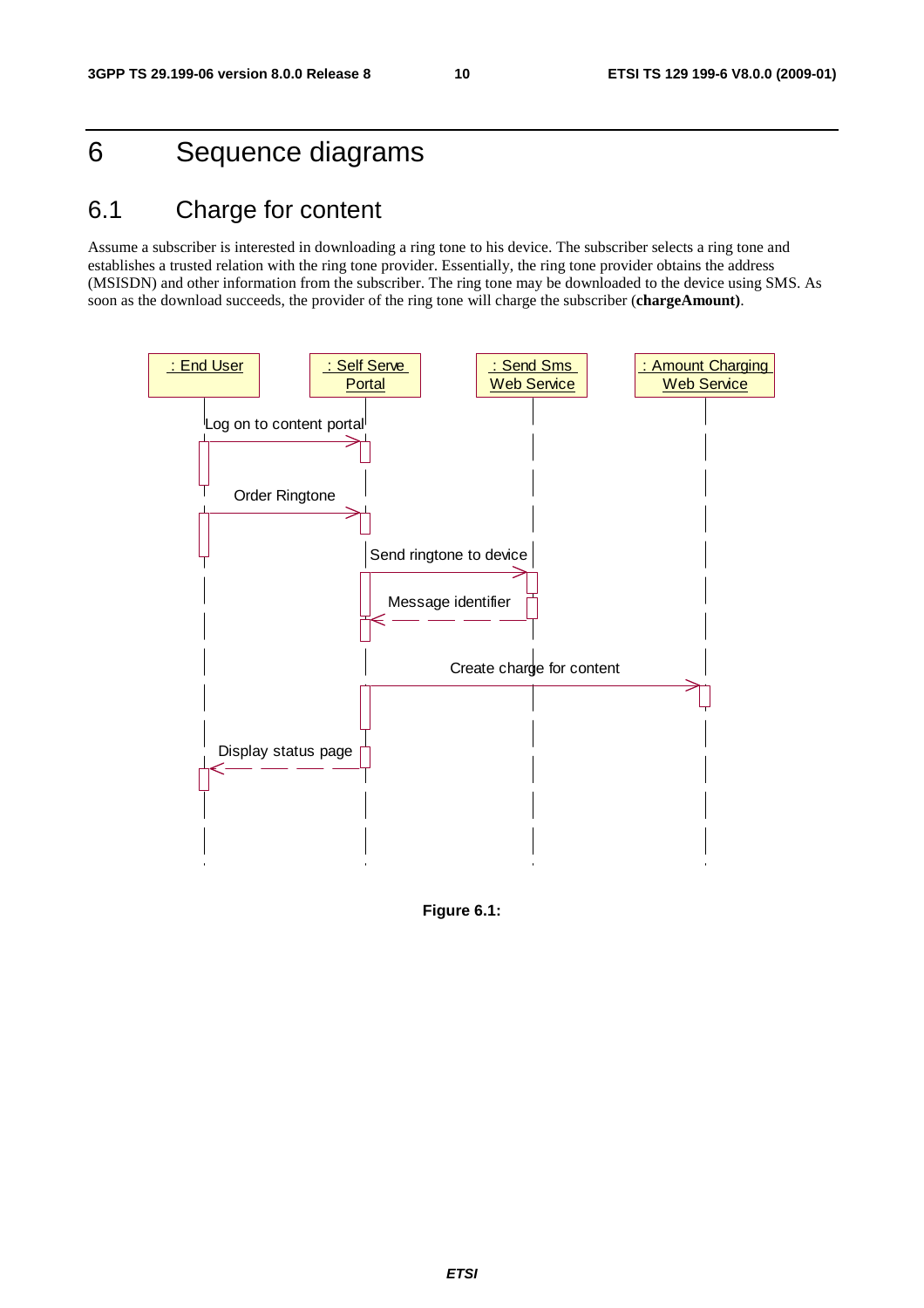## 7 XML Schema data type definition

## 7.1 Property structure

Property with a name and value.

| <b>Name</b> | <b>Type</b>             | <b>Optional</b> | <b>Description</b> |
|-------------|-------------------------|-----------------|--------------------|
|             | Name   xsd:string   No  |                 | Name of property   |
|             | Value   xsd:string   No |                 | Value of property  |

## 7.2 SplitType structure

SplitType with an endUserIdentifier and percent.

| <b>Name</b>       | Type       | <b>Optional</b> | <b>Description</b>                                                                                                                                                                                                                                                |
|-------------------|------------|-----------------|-------------------------------------------------------------------------------------------------------------------------------------------------------------------------------------------------------------------------------------------------------------------|
| EndUserIdentifier | xsd:anvURI | No.             | The end user's account to be charged                                                                                                                                                                                                                              |
| Percent           | xsd: Int   | <b>No</b>       | Specifies the allocation of the total charge for this account. The sum of all<br>allocations must equal 100. If sum of percentage allocations is not equal<br>to 100 a service exception (SVC0271) will be thrown. The value of<br>percentage should be positive. |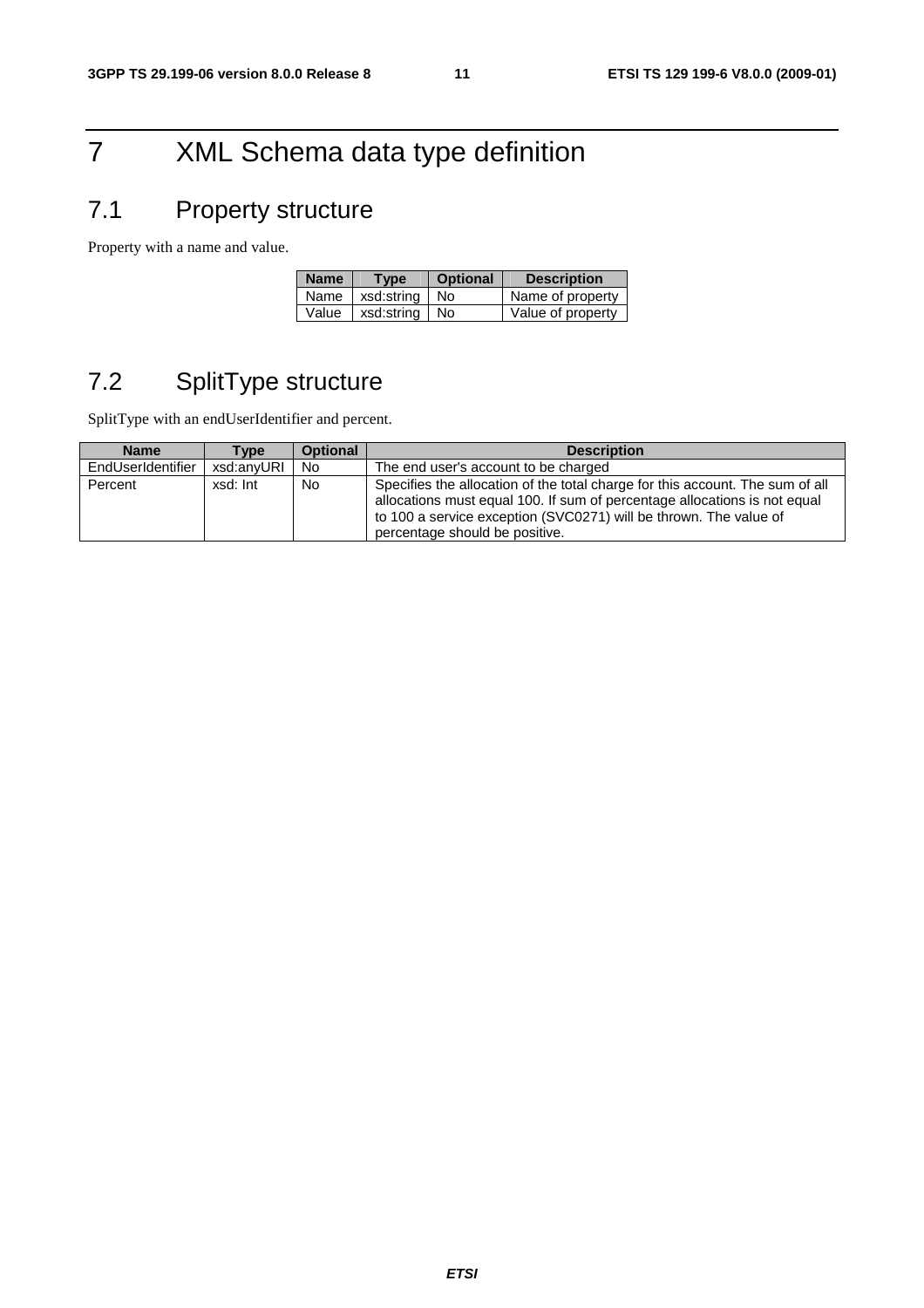## 8 Web Service interface definition

### 8.1 Interface: AmountCharging

Charge operations by currency amount.

### 8.1.1 Operation: ChargeAmount

This message results in directly charging to the account indicated by the end user identifier. The charge is specified as a **ChargingInformation**, consisting of information on the amount to be charged and a description to appear on the bill. The reference code is used to uniquely identify the request; it is the application's responsibility to provide a unique reference code within the scope of the application.

### 8.1.1 Operation: ChargeAmount

This message results in directly charging to the account indicated by the end user identifier. The charge is specified as ChargingInformation, consisting of information on the amount to be charged and a description to appear on the bill. The reference code is used to uniquely identify the request; it is the application's responsibility to provide a unique reference code within the scope of the application.

#### 8.1.1.1 Input message: ChargeAmountRequest

| <b>Part name</b>  | Part type                              | <b>Optional</b> | <b>Description</b>                                                                                                                                                                                                                                                                                                                                                                                                                    |
|-------------------|----------------------------------------|-----------------|---------------------------------------------------------------------------------------------------------------------------------------------------------------------------------------------------------------------------------------------------------------------------------------------------------------------------------------------------------------------------------------------------------------------------------------|
| endUserIdentifier | xsd:anyURI                             | No.             | The end user's account to be charged                                                                                                                                                                                                                                                                                                                                                                                                  |
| charge            | parlayx_common_xsd:ChargingInformation | No.             | Information on the charge to be made. In<br>the ChargingInformation the description-<br>field is information to appear on the bill.<br>The amount to be charged appears either<br>directly in the amount-field or as code in<br>the code-field. If both these two fields are<br>missing or empty a service exception<br>(SVC0007) will be thrown. The currency-<br>field, if used, holds the currency to be used<br>for the charging. |
| referenceCode     | xsd:string                             | No.             | Textual information to uniquely identify the<br>request, e.g. in case of disputes                                                                                                                                                                                                                                                                                                                                                     |

#### 8.1.1.2 Output message: ChargeAmountResponse

|             |  | Part name   Part type   Optional   Description |
|-------------|--|------------------------------------------------|
| <b>None</b> |  |                                                |

#### 8.1.1.3 Referenced faults

ServiceException from 3GPP TS 29.199-1 [6]:

- SVC0001 Service error.
- SVC0002 Invalid input value.
- SVC0007 Invalid charging information
- SVC0270 Charge failed.

PolicyException from 3GPP TS 29.199-1 [6]: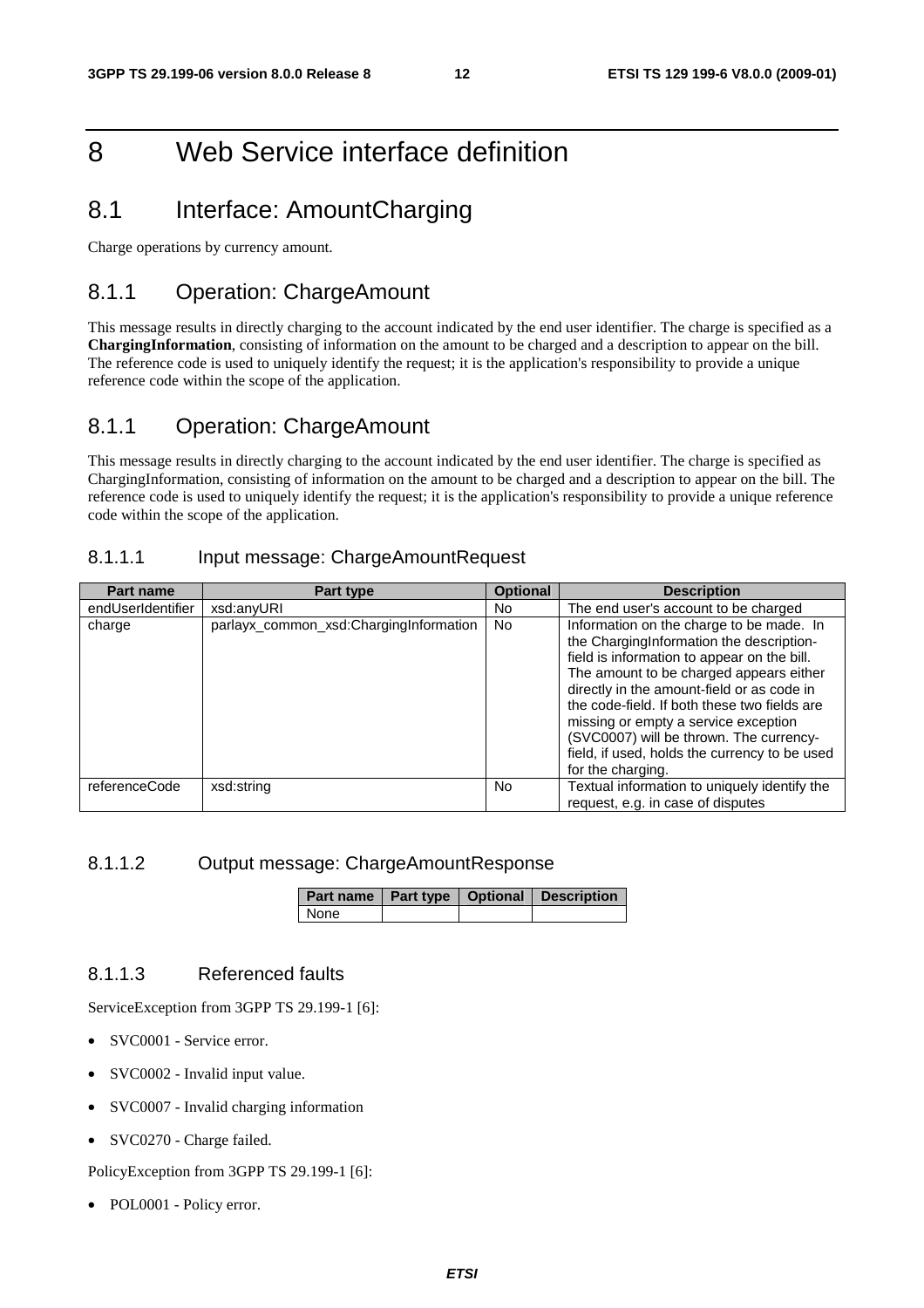### 8.1.2 Operation: RefundAmount

This message results in directly applying a refund to the account indicated by the end user identifier. The refund is specified as a currency amount. The billing text field is used for textual information to appear on the bill. The reference code is used to uniquely identify the request; it is the application's responsibility to provide a unique reference code within the scope of the application.

#### 8.1.2.1 Input message: RefundAmountRequest

| <b>Part name</b>  | Part type                              | <b>Optional</b> | <b>Description</b>                                                                                                                                                                                                                                                                                                                                                                                                                         |
|-------------------|----------------------------------------|-----------------|--------------------------------------------------------------------------------------------------------------------------------------------------------------------------------------------------------------------------------------------------------------------------------------------------------------------------------------------------------------------------------------------------------------------------------------------|
| endUserIdentifier | xsd:anyURI                             | No.             | The end user's account to be refunded                                                                                                                                                                                                                                                                                                                                                                                                      |
| charge            | parlayx_common_xsd:ChargingInformation | <b>No</b>       | Information on the charge to be refunded.<br>In the ChargingInformation the description-<br>field is information to appear on the bill.<br>The charge to be refunded appears either<br>directly in the amount-field or as code in<br>the code-field. If both these two fields are<br>missing or empty a service exception<br>(SVC0007) will be thrown. The currency-<br>field, if used, holds the currency to be used<br>for the charging. |
| referenceCode     | xsd:string                             | No.             | Textual information to uniquely identify the<br>request, e.g. in case of disputes                                                                                                                                                                                                                                                                                                                                                          |

#### 8.1.2.2 Output message: RefundAmountResponse

|      |  | Part name   Part type   Optional   Description |
|------|--|------------------------------------------------|
| None |  |                                                |

### 8.1.2.3 Referenced faults

ServiceException from 3GPP TS 29.199-1 [6]:

- SVC0001 Service error.
- SVC0002 Invalid input value.
- SVC0270 Charge failed.
- SVC0007 Invalid charging information

PolicyException from 3GPP TS 29.199-1 [6]: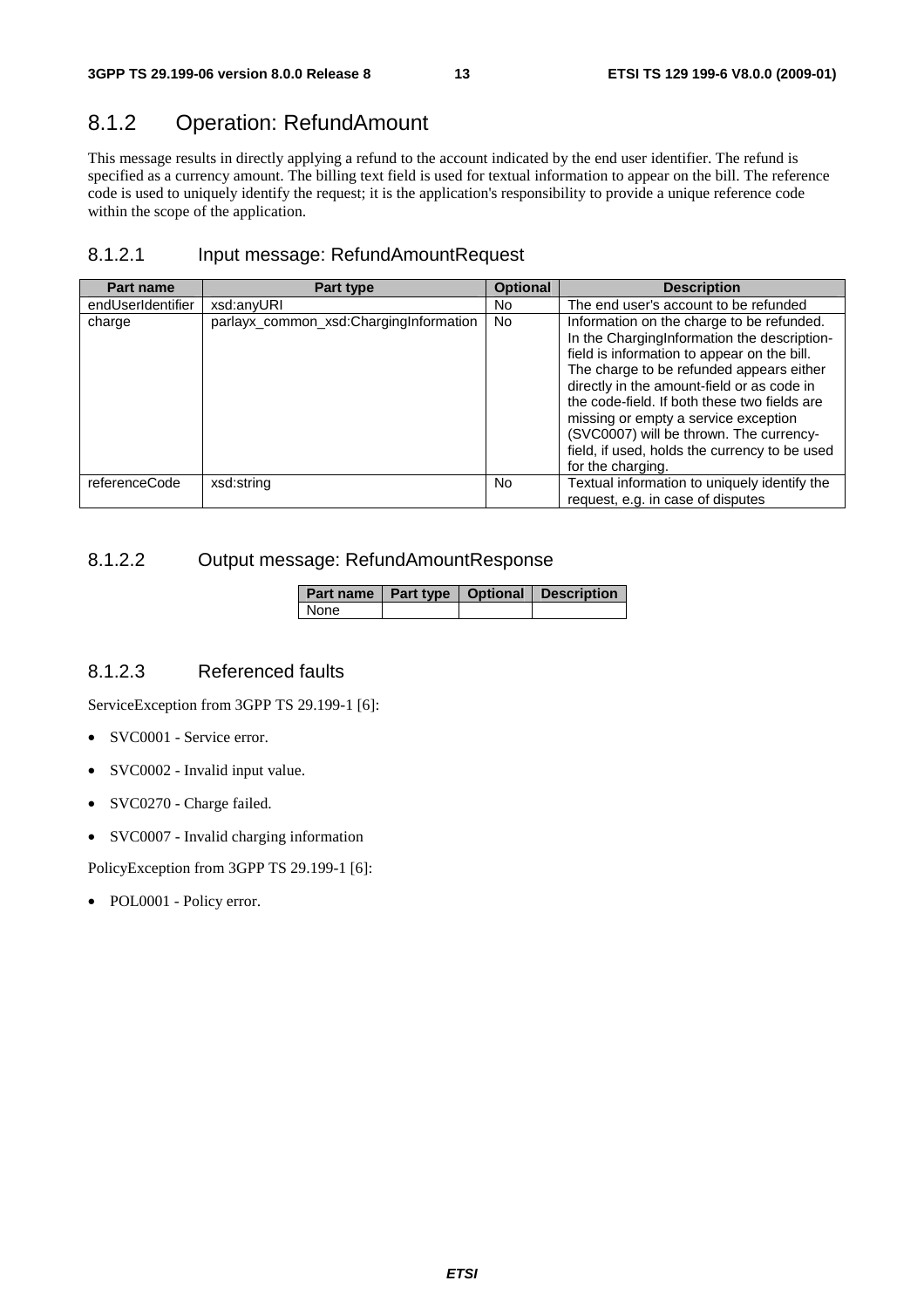### 8.1.3 Operation: ChargeSplitAmount

This message results in directly charging to multiple accounts indicated by multiple end user identifiers simultaneously(e.g. multi-user games or conferences). Each account is specified by two parameters(endUserIdentifier and percent). The charge is specified as a ChargingInformation, consisting of information on the amount to be charged and a description to appear on the bill. The reference code is used to uniquely identify the request; it is the application's responsibility to provide a unique reference code within the scope of the application.

### 8.1.3.1 Input message: ChargeSplitAmountRequest

| <b>Part name</b> | Part type                              | <b>Optional</b> | <b>Description</b>                             |
|------------------|----------------------------------------|-----------------|------------------------------------------------|
| splitInfo        | SplitType[1unbounded]                  | No.             | Multiple sets of endUserIdentifier and percent |
|                  |                                        |                 | element are specified                          |
| charge           | parlayx_common_xsd:ChargingInformation | <b>No</b>       | Information on the charge to be made. In the   |
|                  |                                        |                 | ChargingInformation the description-field is   |
|                  |                                        |                 | information to appear on the bill. The amount  |
|                  |                                        |                 | to be charged appears either directly in the   |
|                  |                                        |                 | amount-field or as code in the code-field. If  |
|                  |                                        |                 | both these two fields are missing or empty a   |
|                  |                                        |                 | service exception (SVC0007) will be thrown.    |
|                  |                                        |                 | The currency-field, if used, holds the         |
|                  |                                        |                 | currency to be used for the charging.          |
| referenceCode    | xsd:string                             | No.             | Textual information to uniquely identify the   |
|                  |                                        |                 | request, e.g. in case of disputes              |

### 8.1.3.2 Output message: ChargeSplitAmountResponse

|      |  | Part name   Part type   Optional   Description |
|------|--|------------------------------------------------|
| None |  |                                                |

### 8.1.3.3 Referenced faults

ServiceException from 3GPP TS 29.199-1 [6]:

- SVC0001 Service error.
- SVC0002 Invalid input value.
- SVC0007 Invalid charging information.
- SVC0270 Charge failed.
- SVC0271 Invalid sum of percentage allocations.

PolicyException from 3GPP TS 29.199-1 [6]:

- POL0001 Policy error.
- POL0250 Too many endUserIdentifiers.
- POL0251 Split charging not supported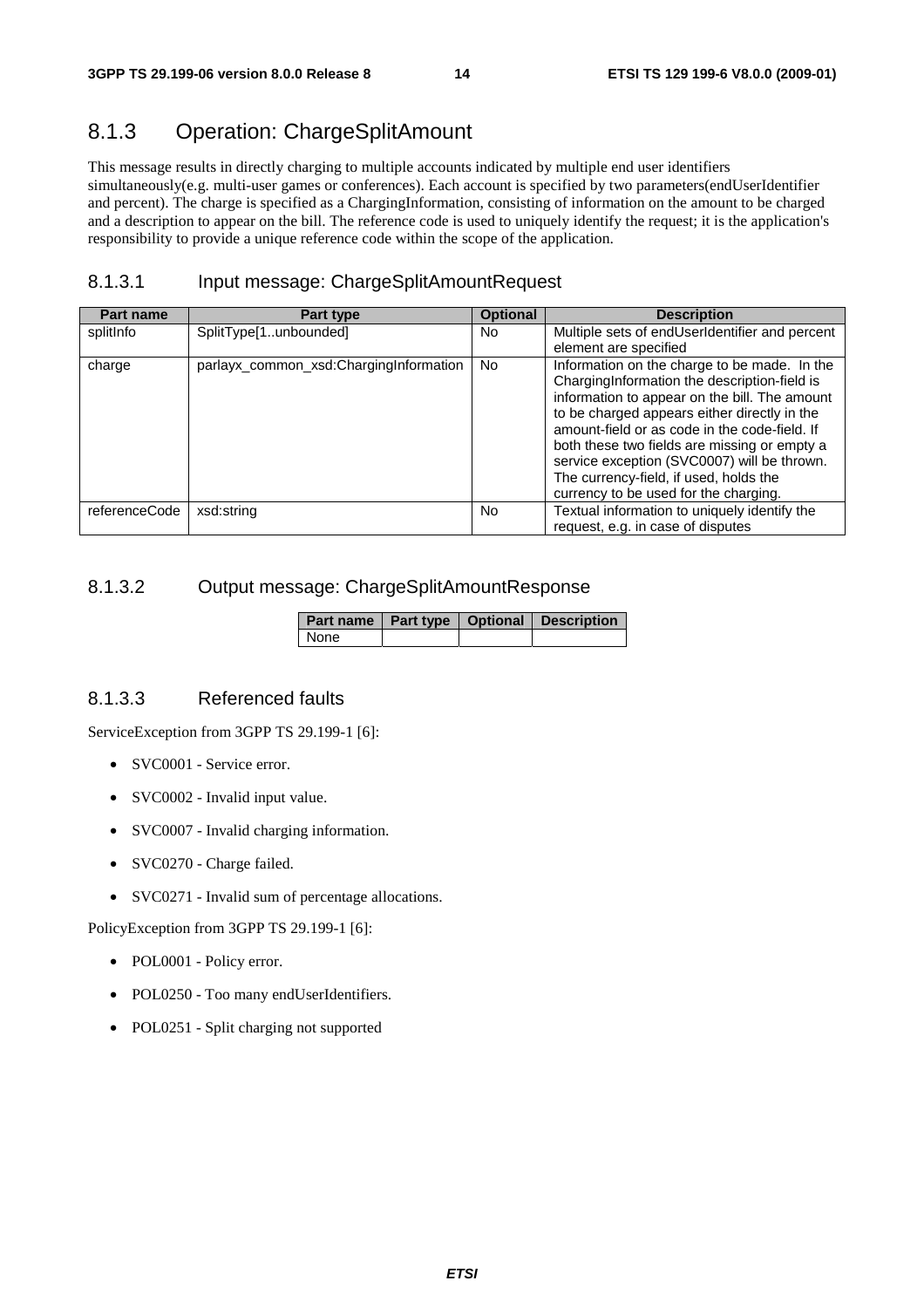### 8.2 Interface: VolumeCharging

Charging operations by volume.

### 8.2.1 Operation: ChargeVolume

This message results in directly charging to the account indicated by the end user identifier. The charge is specified as a volume. The billing text field is used for textual information to appear on the bill. The reference code is used to uniquely identify the request; it is the application's responsibility to provide a unique reference code within the scope of the application.

#### 8.2.1.1 Input message: ChargeVolumeRequest

| <b>Part name</b>  | Part type                | <b>Optional</b> | <b>Description</b>                                                                  |
|-------------------|--------------------------|-----------------|-------------------------------------------------------------------------------------|
| endUserIdentifier | xsd:anyURI               | No.             | The end user's account to be charged                                                |
| volume            | xsd:long                 | <b>No</b>       | The volume to be charged                                                            |
| billingText       | xsd:string               | No              | Textual information to appear on the bill                                           |
| referenceCode     | xsd:string               | <b>No</b>       | Textual information to uniquely identify the request, e.g. in case<br>of disputes   |
| parameters        | Property<br>[0unbounded] | Yes             | Parameters to use to perform rating ('unit', 'contract', 'service',<br>'operation') |

#### 8.2.1.2 Output message: ChargeVolumeResponse

| Part name   Part type   Optional   Description |  |  |
|------------------------------------------------|--|--|
| None                                           |  |  |

#### 8.2.1.3 Referenced faults

ServiceException from 3GPP TS 29.199-1 [6]:

- SVC0001 Service error.
- SVC0002 Invalid input value.
- SVC0270 Charge failed.

PolicyException from 3GPP TS 29.199-1 [6]: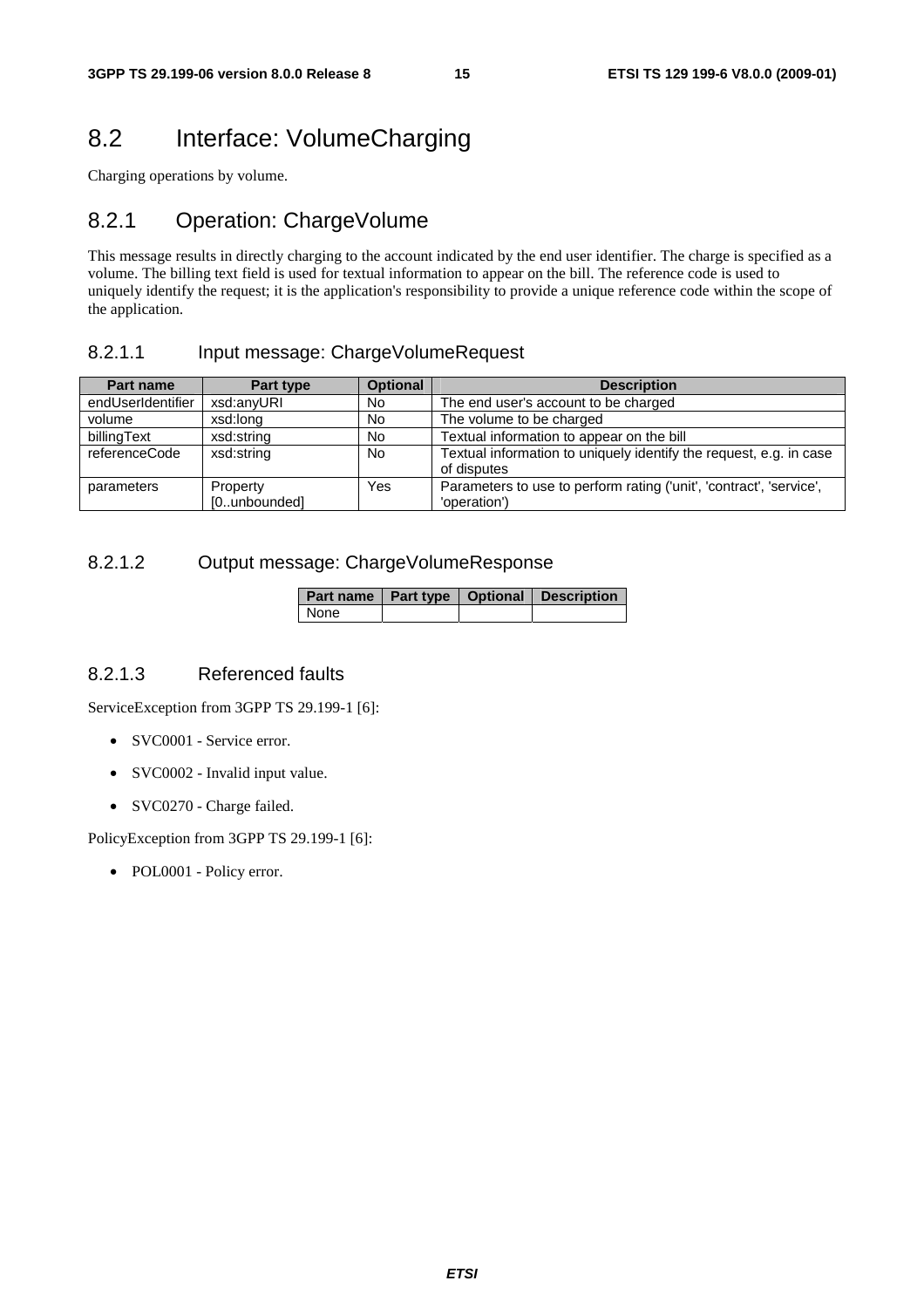### 8.2.2 Operation: GetAmount

This message results in converting the given volume to a currency amount. The end user identifier is given to indicate the subscriber for whom this conversion calculation must be made. The message returns a currency amount if successful.

The following properties may be provided:

- unit, specifying the unit used for measuring volume (e.g. bytes);
- contract, number of a contract that may govern the use;
- service, name of the service to be used (e.g. SendMultimediaMessage);
- operation, name of the operation to be used (e.g. SendMessage).

#### 8.2.2.1 Input message: GetAmountRequest

| <b>Part name</b>  | Part type    | <b>Optional</b> | <b>Description</b>                                                  |
|-------------------|--------------|-----------------|---------------------------------------------------------------------|
| endUserIdentifier | xsd:anvURI   | No              | The end user's account to be charged                                |
| volume            | xsd:long     | No              | The volume to be converted                                          |
| parameters        | Property     | Yes             | Parameters to use to perform rating ('unit', 'contract', 'service', |
|                   | [0unbounded] |                 | 'operation')                                                        |

### 8.2.2.2 Output message: GetAmountResponse

| Part<br>name | Part type                              | <b>Optional</b> | <b>Description</b>                                                                                                                          |
|--------------|----------------------------------------|-----------------|---------------------------------------------------------------------------------------------------------------------------------------------|
| result       | parlayx_common_xsd:ChargingInformation | No.             | The conversion process results in the return of<br>Charging Information where the description amount<br>and currency fields must be filled. |

#### 8.2.2.3 Referenced faults

ServiceException from 3GPP TS 29.199-1 [6]:

- SVC0001 Service error.
- SVC0002 Invalid input value.

PolicyException from 3GPP TS 29.199-1 [6]: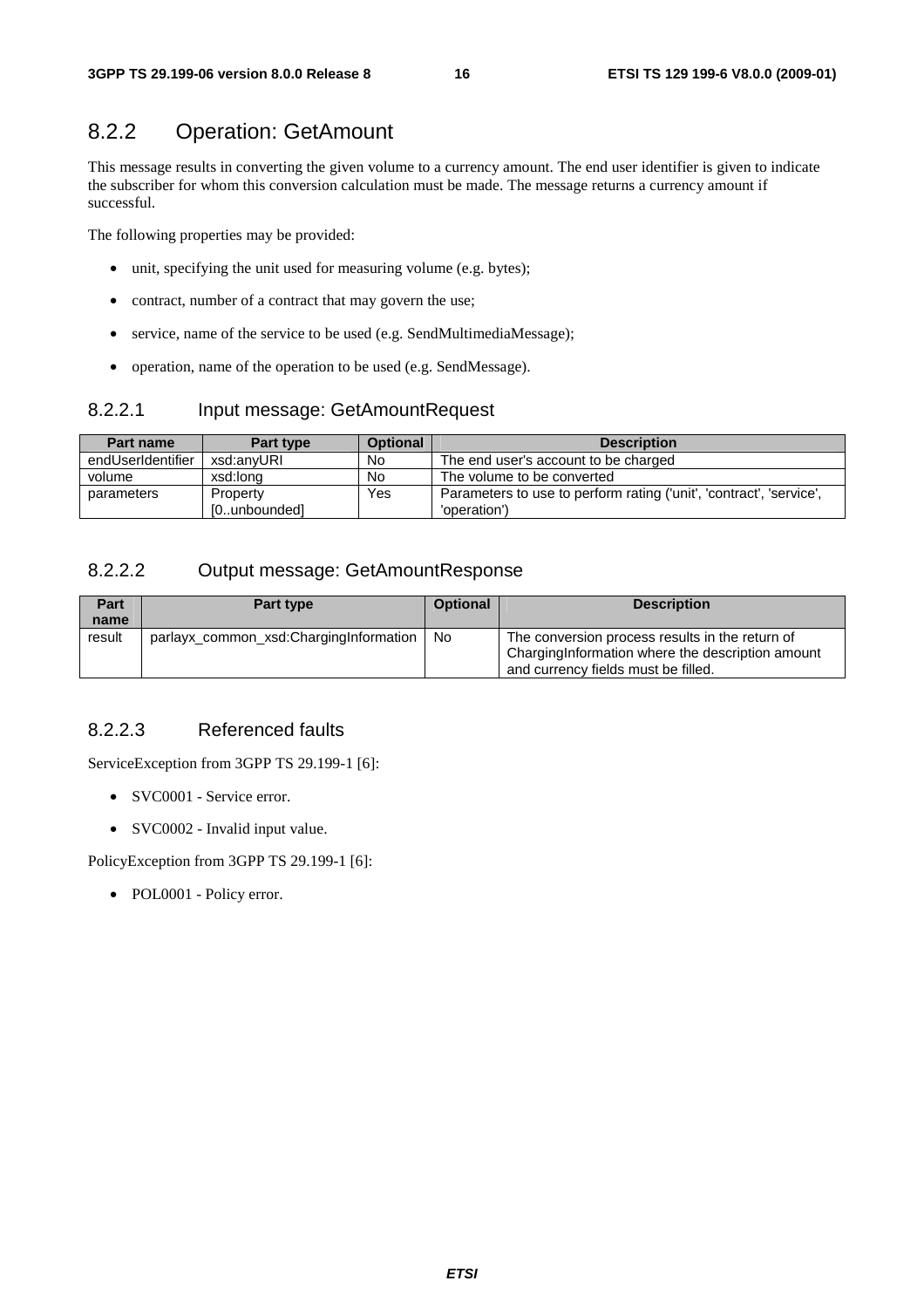### 8.2.3 Operation: RefundVolume

This message results in directly applying a refund to the account indicated by the end user identifier. The refund is specified as a volume. The billing text field is used for textual information to appear on the bill. The reference code is used to uniquely identify the request; it is the application's responsibility to provide a unique reference code within the scope of the application.

### 8.2.3.1 Input message: RefundVolumeRequest

| Part name         | Part type    | <b>Optional</b> | <b>Description</b>                                                  |  |
|-------------------|--------------|-----------------|---------------------------------------------------------------------|--|
| endUserIdentifier | xsd:anyURI   | No.             | The end user's account to be refunded                               |  |
| volume            | xsd:long     | No              | The volume to be refunded                                           |  |
| billingText       | xsd:string   | <b>No</b>       | Textual information to appear on the bill                           |  |
| referenceCode     | xsd:string   | <b>No</b>       | Textual information to uniquely identify the request, e.g. in case  |  |
|                   |              |                 | of disputes                                                         |  |
| parameters        | Property     | Yes             | Parameters to use to perform rating ('unit', 'contract', 'service', |  |
|                   | [0unbounded] |                 | 'operation')                                                        |  |

#### 8.2.3.2 Output message: RefundVolumeResponse

| Part name   Part type   Optional   Description |  |  |
|------------------------------------------------|--|--|
| None                                           |  |  |

#### 8.2.3.3 Referenced faults

ServiceException from 3GPP TS 29.199-1 [6]:

- SVC0001 Service error.
- SVC0002 Invalid input value.
- SVC0270 Charge failed.

PolicyException from 3GPP TS 29.199-1 [6]: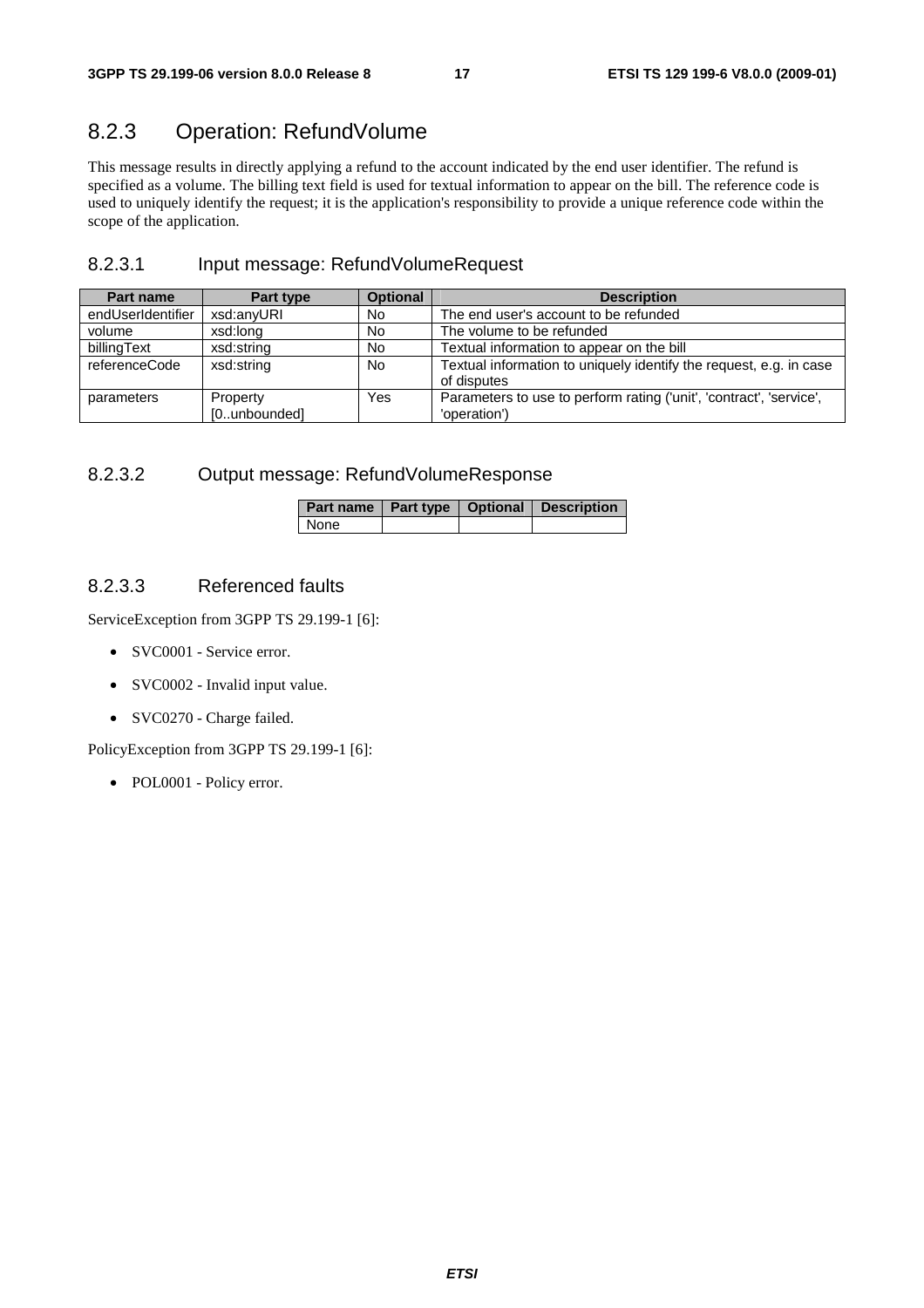### 8.2.4 Operation: ChargeSplitVolume

This message results in directly charging to multiple accounts indicated by multiple end user identifiers simultaneously(e.g. multi-user games or conferences). Each account is specified by two parameters(endUserIdentifier and percent). The charge is specified as a volume. The billing text field is used for textual information to appear on the bill. The reference code is used to uniquely identify the request; it is the application's responsibility to provide a unique reference code within the scope of the application.

#### 8.2.4.1 Input message: ChargeSplitVolumeRequest

| Part name     | <b>Part type</b>      | <b>Optional</b> | <b>Description</b>                                                                  |
|---------------|-----------------------|-----------------|-------------------------------------------------------------------------------------|
| splitInfo     | SplitType[1unbounded] | <b>No</b>       | Multiple sets of endUserIdentifier and percent element are<br>specified             |
| Volume        | xsd:long              | No              | The volume to be charged                                                            |
| billingText   | xsd:string            | No              | Textual information to appear on the bill                                           |
| referenceCode | xsd:string            | No              | Textual information to uniquely identify the request, e.g. in case<br>of disputes   |
| Parameters    | Property [0unbounded] | Yes             | Parameters to use to perform rating ('unit', 'contract', 'service',<br>'operation') |

#### 8.2.4.2 Output message: ChargeSplitVolumeResponse

|      |  | Part name   Part type   Optional   Description |
|------|--|------------------------------------------------|
| None |  |                                                |

#### 8.2.4.3 Referenced faults

ServiceException from 3GPP TS 29.199-1 [6]:

- SVC0001 Service error.
- SVC0002 Invalid input value.
- SVC0270 Charge failed.
- SVC0271 Invalid sum of percentage allocations.

PolicyException from 3GPP TS 29.199-1 [6]:

- POL0001 Policy error.
- POL0250 Too many endUserIdentifiers.
- POL0251 Split charging not supported.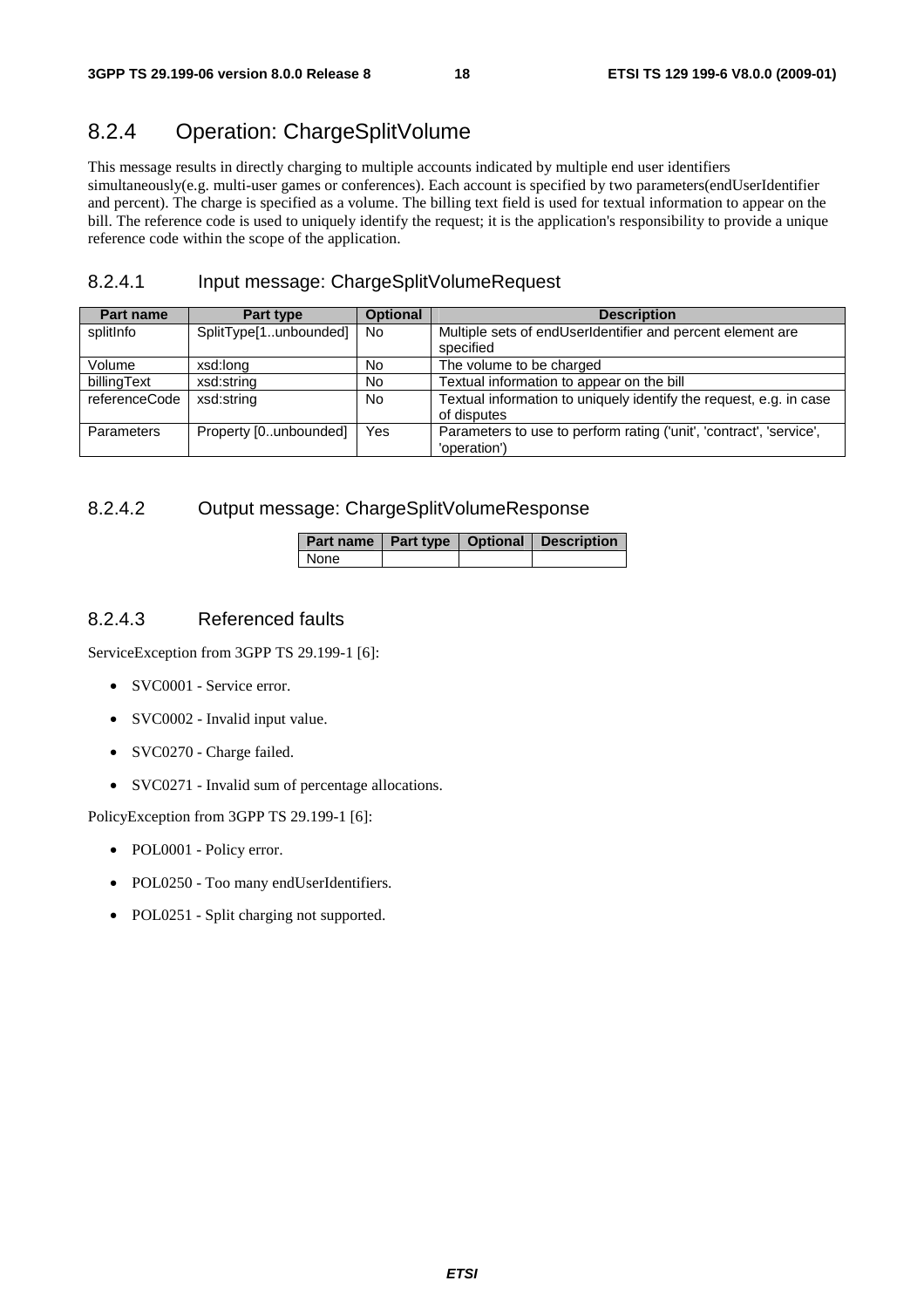### 8.3 Interface: ReserveAmountCharging

Operations to manage reservation charging by currency amount.

### 8.3.1 Operation: ReserveAmount

This message results in directly reserving an amount for an account indicated by the end user identifier. The reservation is specified as ChargingInformation. Note that reservations do not last forever; the duration of a reservation is defined by a service policy. If the reservation times out, the remaining funds will be returned to the account from which this reservation was made. However, the remaining funds shall preferably be returned explicitly to the account using the **releaseReservation** message. The description text field of the ChargingInformation is used for textual information to appear on the bill. Subsequent textual information provided during this charging session will be appended to this textual information; one charging session to a reservation will result in only one entry on the bill. In case of success, a reservation id is returned for future reference; e.g. subsequent charging against the existing reservation using the **chargeReservation** message.

#### 8.3.1.1 Input message: ReserveAmountRequest

| <b>Part name</b>  | Part type                              | <b>Optional</b> | <b>Description</b>                                                                                                                                                                                                                                                                                                                                                                                                                         |
|-------------------|----------------------------------------|-----------------|--------------------------------------------------------------------------------------------------------------------------------------------------------------------------------------------------------------------------------------------------------------------------------------------------------------------------------------------------------------------------------------------------------------------------------------------|
| endUserIdentifier | xsd:anyURI                             | No.             | The end user's account subject to the                                                                                                                                                                                                                                                                                                                                                                                                      |
|                   |                                        |                 | reservation                                                                                                                                                                                                                                                                                                                                                                                                                                |
| charge            | parlayx_common_xsd:ChargingInformation | No.             | Information on the charge to be reserved.<br>In the ChargingInformation the description-<br>field is information to appear on the bill.<br>The charge to be reserved appears either<br>directly in the amount-field or as code in<br>the code-field. If both these two fields are<br>missing or empty a service exception<br>(SVC0007) will be thrown. The currency-<br>field, if used, holds the currency to be used<br>for the charging. |

#### 8.3.1.2 Output message: ReserveAmountResponse

| Part name   Part type   Optional |                 | <b>Description</b>                                    |
|----------------------------------|-----------------|-------------------------------------------------------|
| result                           | xsd:string   No | It is an identifier for the newly created reservation |

#### 8.3.1.3 Referenced faults

ServiceException from 3GPP TS 29.199-1 [6]:

- SVC0001 Service error.
- SVC0002 Invalid input value.
- SVC0007 Invalid charging information

PolicyException from 3GPP TS 29.199-1 [6]: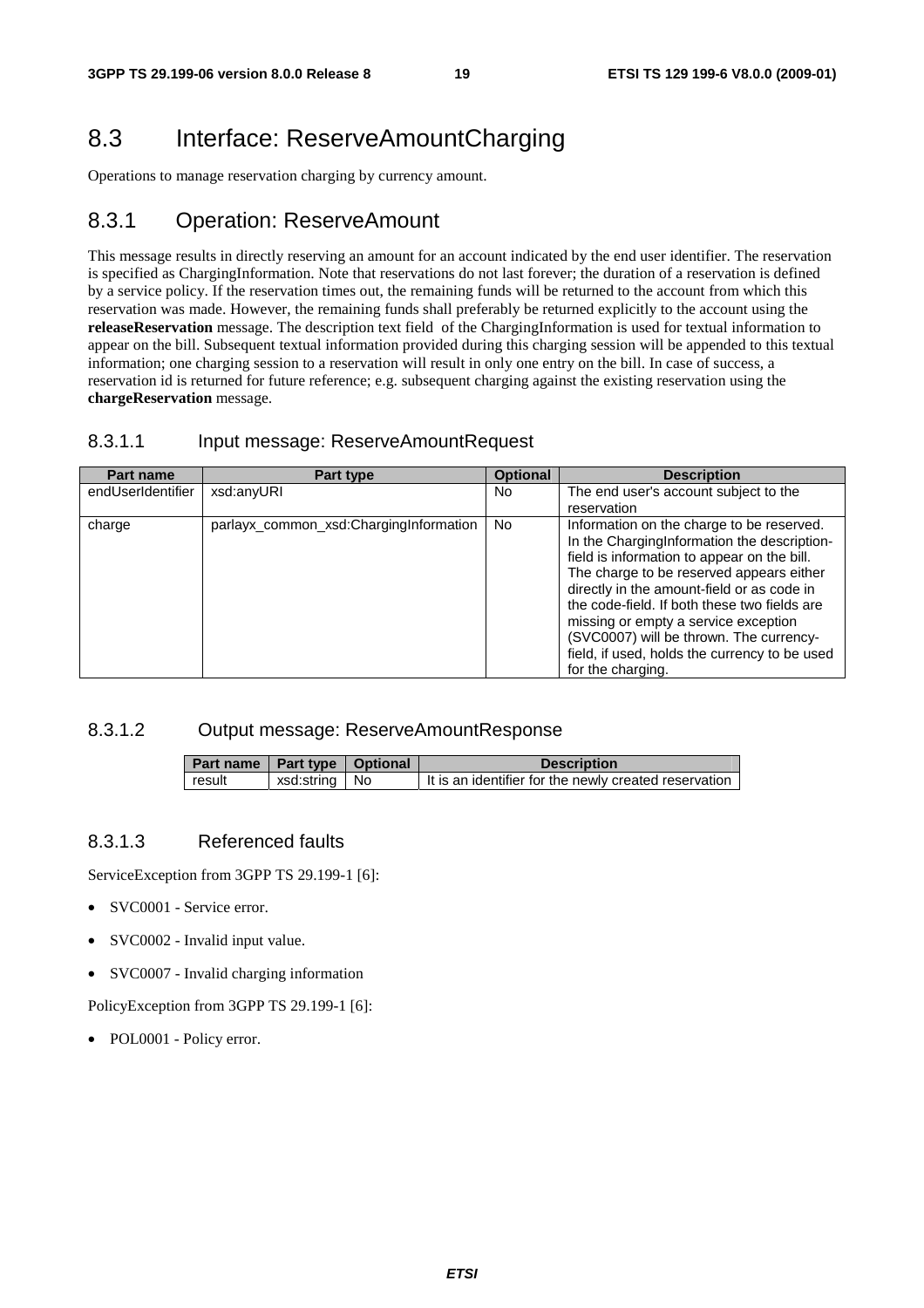### 8.3.2 Operation: ReserveAdditionalAmount

This message results in the addition/reduction of a currency amount to/from an existing reservation indicated by the reservation id. The reservation is specified as a currency amount. Note that reservations do not last forever; the duration of a reservation is defined by a service policy. Invoking this message will extend the current reservation enforcement time by the duration defined in the same service policy. The description text field of ChargingInformation is used for appending textual information to appear on the bill. The textual information is appended to the initial textual information given by the **reserveAmount** message; one charging session to a reservation will result in only one entry on the bill. Reserved credit can be returned to the account through the **releaseReservation** message.

### 8.3.2.1 Input message: ReserveAdditionalAmountRequest

| <b>Part name</b>      | Part type                              | <b>Optional</b> | <b>Description</b>                                                                                                                                                                                                                                                                                                                                                                                                                                                                                                                                                  |
|-----------------------|----------------------------------------|-----------------|---------------------------------------------------------------------------------------------------------------------------------------------------------------------------------------------------------------------------------------------------------------------------------------------------------------------------------------------------------------------------------------------------------------------------------------------------------------------------------------------------------------------------------------------------------------------|
| reservationIdentifier | xsd:string                             | N <sub>o</sub>  | An identifier for the reservation to be                                                                                                                                                                                                                                                                                                                                                                                                                                                                                                                             |
|                       |                                        |                 | amended                                                                                                                                                                                                                                                                                                                                                                                                                                                                                                                                                             |
| charge                | parlayx_common_xsd:ChargingInformation | N <sub>o</sub>  | Information on the charge to be added<br>to (or subtracted from) the reservation.<br>In the ChargingInformation the<br>description-field is information to appear<br>on the bill. The charge to be reserved<br>appears either directly in the amount-<br>field or as code in the code-field. If both<br>these two fields are missing or empty a<br>service exception (SVC0007) will be<br>thrown. The currency-field is not<br>applicable: the currency is defined only<br>when the reservation is established (i.e.<br>the ReserveAmount operation is<br>invoked). |

### 8.3.2.2 Output message : ReserveAdditionalAmountResponse

|        |  | Part name   Part type   Optional   Description |
|--------|--|------------------------------------------------|
| l None |  |                                                |

#### 8.3.2.3 Referenced faults

ServiceException from 3GPP TS 29.199-1 [6]:

- SVC0001 Service error.
- SVC0002 Invalid input value.
- SVC0007 Invalid charging information

PolicyException from 3GPP TS 29.199-1 [6]: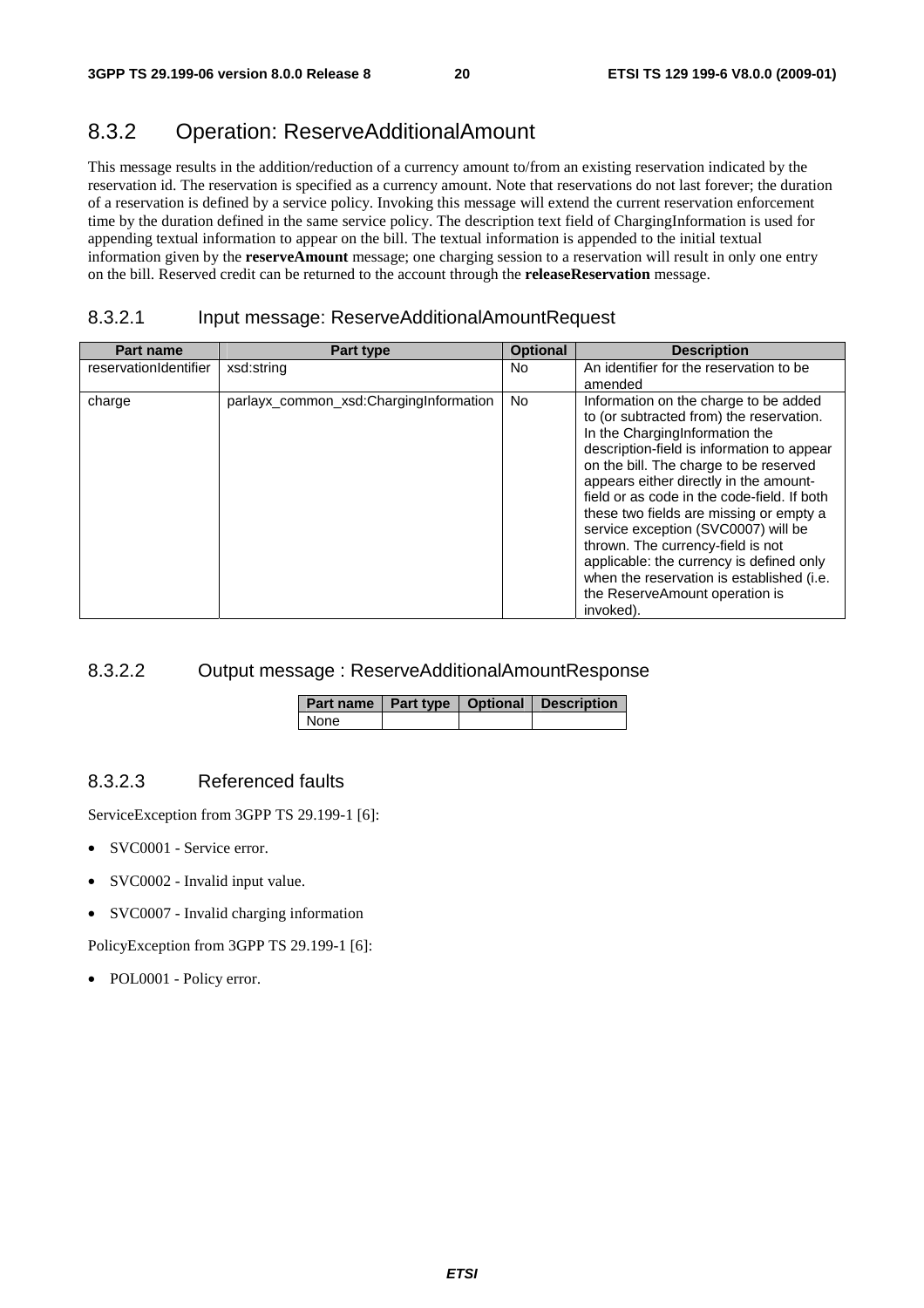### 8.3.3 Operation: ChargeReservation

This message results in charging to a reservation indicated by the reservation id. Reservations, identified by reservation id, are established through invoking the **reserveAmount** message. The charge is specified as ChargingInformation. The description field of the ChargingInformation is used for appending textual information to appear on the bill. The textual information is appended to the initial textual information given by the **reserveAmount** message; one charging session to a reservation will result in only one entry on the bill. The reference code is used to uniquely identify the request; it is the application's responsibility to provide a unique reference code within the scope of the application.

### 8.3.3.1 Input message: ChargeReservationRequest

| <b>Part name</b>      | Part type                              | <b>Optional</b> | <b>Description</b>                                                                                                                                                                                                                                                                                                                                                                                                                                                                                                                       |
|-----------------------|----------------------------------------|-----------------|------------------------------------------------------------------------------------------------------------------------------------------------------------------------------------------------------------------------------------------------------------------------------------------------------------------------------------------------------------------------------------------------------------------------------------------------------------------------------------------------------------------------------------------|
| reservationIdentifier | xsd:string                             | No.             | An identifier for the reservation to be<br>charged                                                                                                                                                                                                                                                                                                                                                                                                                                                                                       |
| charge                | parlayx_common_xsd:ChargingInformation | <b>No</b>       | Information on the reservation to be<br>charged. In the Charging Information the<br>description-field is information to appear<br>on the bill. The reserved amount to be<br>charged appears either directly in the<br>amount-field or as code in the code-<br>field. If both these two fields are missing<br>or empty a service exception (SVC0007)<br>will be thrown. The currency-field is not<br>applicable: the currency is defined only<br>when the reservation is established (i.e.<br>the ReserveAmount operation is<br>invoked). |
| referenceCode         | xsd:string                             | <b>No</b>       | Textual information to uniquely identify<br>the request, e.g. in case of disputes                                                                                                                                                                                                                                                                                                                                                                                                                                                        |

#### 8.3.3.2 Output message: ChargeReservationResponse

|             |  | Part name   Part type   Optional   Description |
|-------------|--|------------------------------------------------|
| <b>None</b> |  |                                                |

### 8.3.3.3 Referenced faults

ServiceException from 3GPP TS 29.199-1 [6]:

- SVC0001 Service error.
- SVC0002 Invalid input value.
- SVC0007 Invalid charging information
- SVC0270 Charge failed.

PolicyException from 3GPP TS 29.199-1 [6]: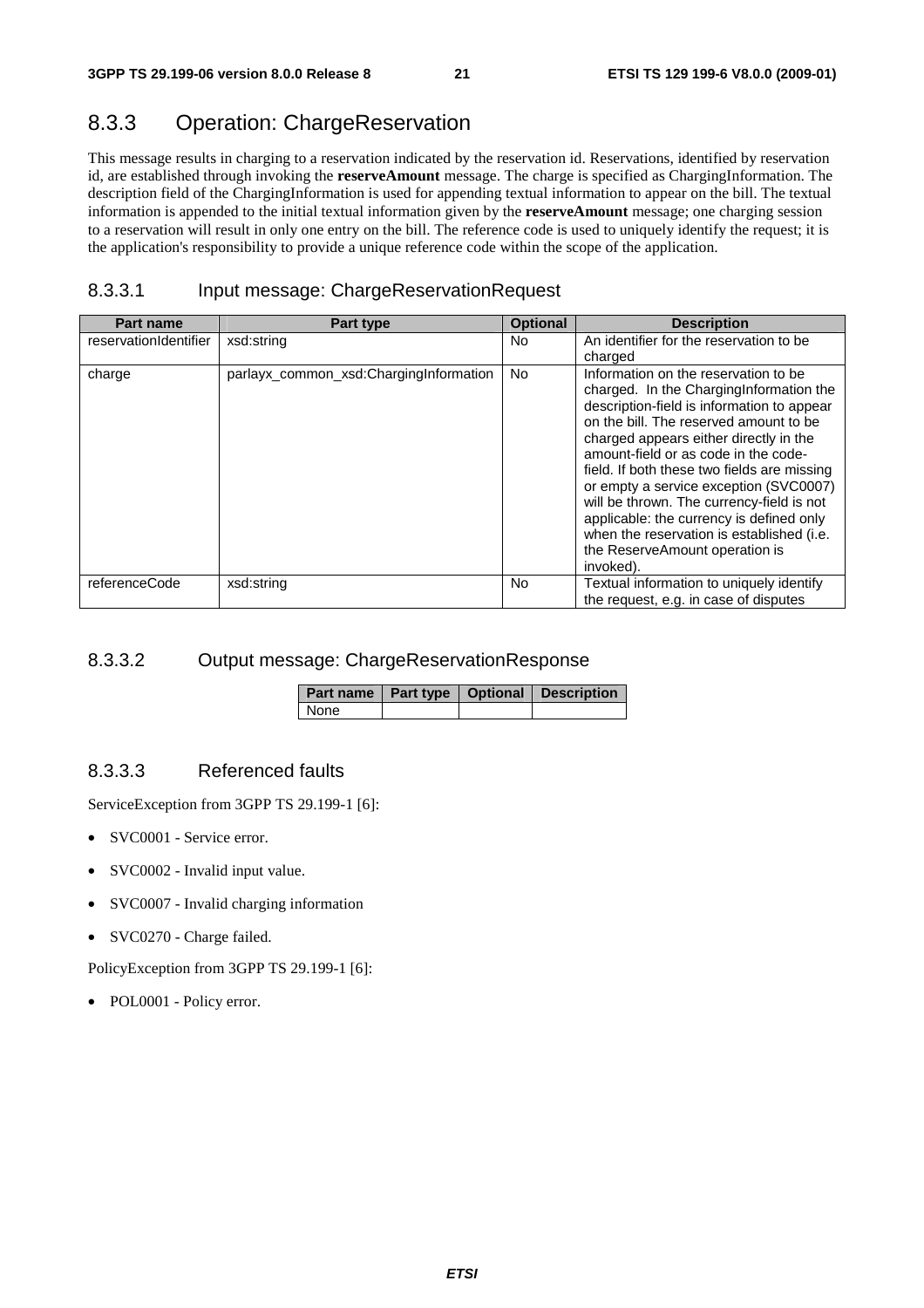### 8.3.4 Operation: ReleaseReservation

Returns funds left in a reservation indicated by reservation id to the account from which this reservation was made. Reservations, identified by reservation id, are established by invoking the reserveAmount message.

#### 8.3.4.1 Input message: ReleaseReservationRequest

| Part name                               | Part type   Optional | <b>Description</b>                               |
|-----------------------------------------|----------------------|--------------------------------------------------|
| reservationIdentifier   xsd:string   No |                      | An identifier for the reservation to be released |

#### 8.3.4.2 Output message: ReleaseReservationResponse

|      |  | Part name   Part type   Optional   Description |
|------|--|------------------------------------------------|
| None |  |                                                |

#### 8.3.4.3 Referenced faults

ServiceException from 3GPP TS 29.199-1 [6]:

- SVC0001 Service error.
- SVC0002 Invalid input value.

PolicyException from 3GPP TS 29.199-1 [6]: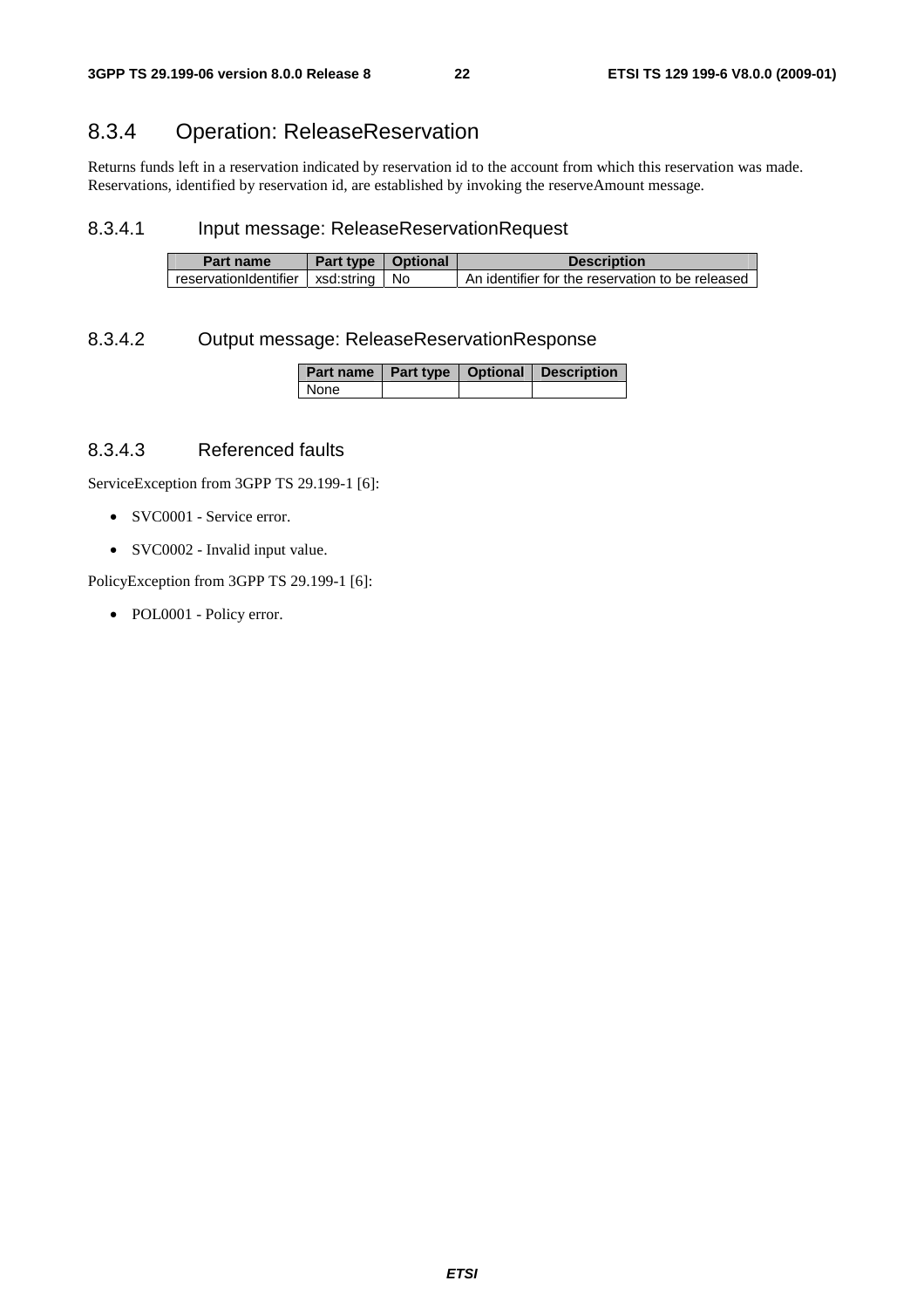### 8.4 Interface: ReserveVolumeCharging

Operations to manage reservation charging by volume amount.

### 8.4.1 Operation: GetAmount

Returns the amount resulting from converting the given volume. The end user identifier is given to indicate the subscriber for whom this calculation must be made. The message returns a currency amount if successful.

The following properties may be provided:

- unit, specifying the unit used for measuring volume (e.g. bytes);
- contract, number of a contract that may govern the use;
- service, name of the service to be used (e.g. SendMultimediaMessage);
- operation, name of the operation to be used (e.g. SendMessage).

#### 8.4.1.1 Input message: GetAmountRequest

| <b>Part name</b>  | Part type    | <b>Optional</b> | <b>Description</b>                                                  |
|-------------------|--------------|-----------------|---------------------------------------------------------------------|
| endUserIdentifier | xsd:anvURI   | No              | The end user's account to be charged                                |
| volume            | xsd:long     | No              | The volume to be converted                                          |
| parameters        | Property     | Yes             | Parameters to use to perform rating ('unit', 'contract', 'service', |
|                   | [0unbounded] |                 | 'operation')                                                        |

#### 8.4.1.2 Output message : GetAmountResponse

| Part<br>name | Part type                              | <b>Optional</b> | <b>Description</b>                                                                                                                                                                                               |
|--------------|----------------------------------------|-----------------|------------------------------------------------------------------------------------------------------------------------------------------------------------------------------------------------------------------|
| result       | parlayx_common_xsd:ChargingInformation | No.             | It is the currency amount resulting from the<br>conversion process<br>The conversion process results in the return of<br>ChargingInformation where the description amount<br>and currency fields must be filled. |

#### 8.4.1.3 Referenced faults

ServiceException from 3GPP TS 29.199-1 [6]:

- SVC0001 Service error.
- SVC0002 Invalid input value.

PolicyException from 3GPP TS 29.199-1 [6]: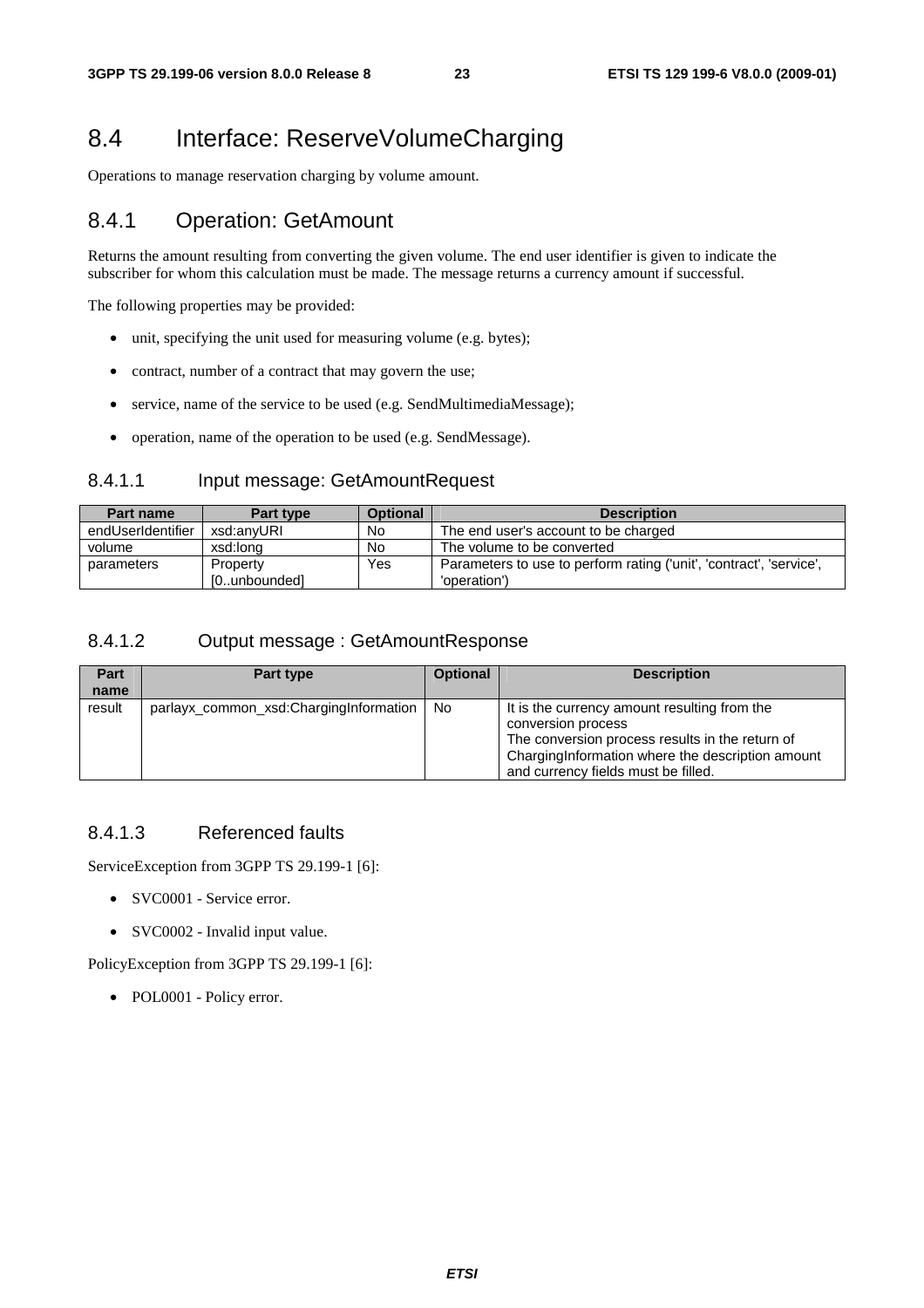### 8.4.2 Operation: ReserveVolume

Reserves an amount of an account indicated by the end user identifier. The reservation is specified as a volume. Note that reservations do not last forever; the duration of a reservation is defined by a service policy. If the reservation times out, the remaining volume will be returned to the account from which this reservation was made. However, the remaining volume should preferably be returned explicitly to the account using the **releaseReservation** message. The billing text field is used for textual information to appear on the bill. Subsequent textual information provided during this charging session will be appended to this textual information; one charging session to a reservation will result in only one entry on the bill. In case of success, a reservation identifier is returned for future reference; e.g. subsequent charging against the existing reservation using the **chargeReservation** message.

#### 8.4.2.1 Input message: ReserveVolumeRequest

| Part name         | Part type                | <b>Optional</b> | <b>Description</b>                                                                                                                                                                                                                                                                                                                                                                             |
|-------------------|--------------------------|-----------------|------------------------------------------------------------------------------------------------------------------------------------------------------------------------------------------------------------------------------------------------------------------------------------------------------------------------------------------------------------------------------------------------|
| endUserIdentifier | xsd:anyURI               | No.             | The end user's account subject to the reservation                                                                                                                                                                                                                                                                                                                                              |
| volume            | xsd:long                 | No.             | The volume of the reservation                                                                                                                                                                                                                                                                                                                                                                  |
| billingText       | xsd:string               | No.             | Textual information to appear on the bill                                                                                                                                                                                                                                                                                                                                                      |
| parameters        | Property<br>[0unbounded] | Yes             | Parameters to use to perform rating ('unit', 'contract', 'service',<br>'operation').<br>There is a maximum of one instance of each parameter type.<br>Example, for the request 'reserve 5 minutes of the gold video<br>service', the volume part value is 5 and the parameters part has the<br>following properties:<br>'unit'=minutes<br>$\bullet$<br>'contract'=gold<br>٠<br>'service'=video |

#### 8.4.2.2 Output message: ReserveVolumeResponse

| Part name   Part type   Optional |                 | <b>Description</b>                                      |
|----------------------------------|-----------------|---------------------------------------------------------|
| result                           | xsd:string   No | I It is an identifier for the newly created reservation |

#### 8.4.2.3 Referenced faults

ServiceException from 3GPP TS 29.199-1 [6]:

- SVC0001 Service error.
- SVC0002 Invalid input value.

PolicyException from 3GPP TS 29.199-1 [6]: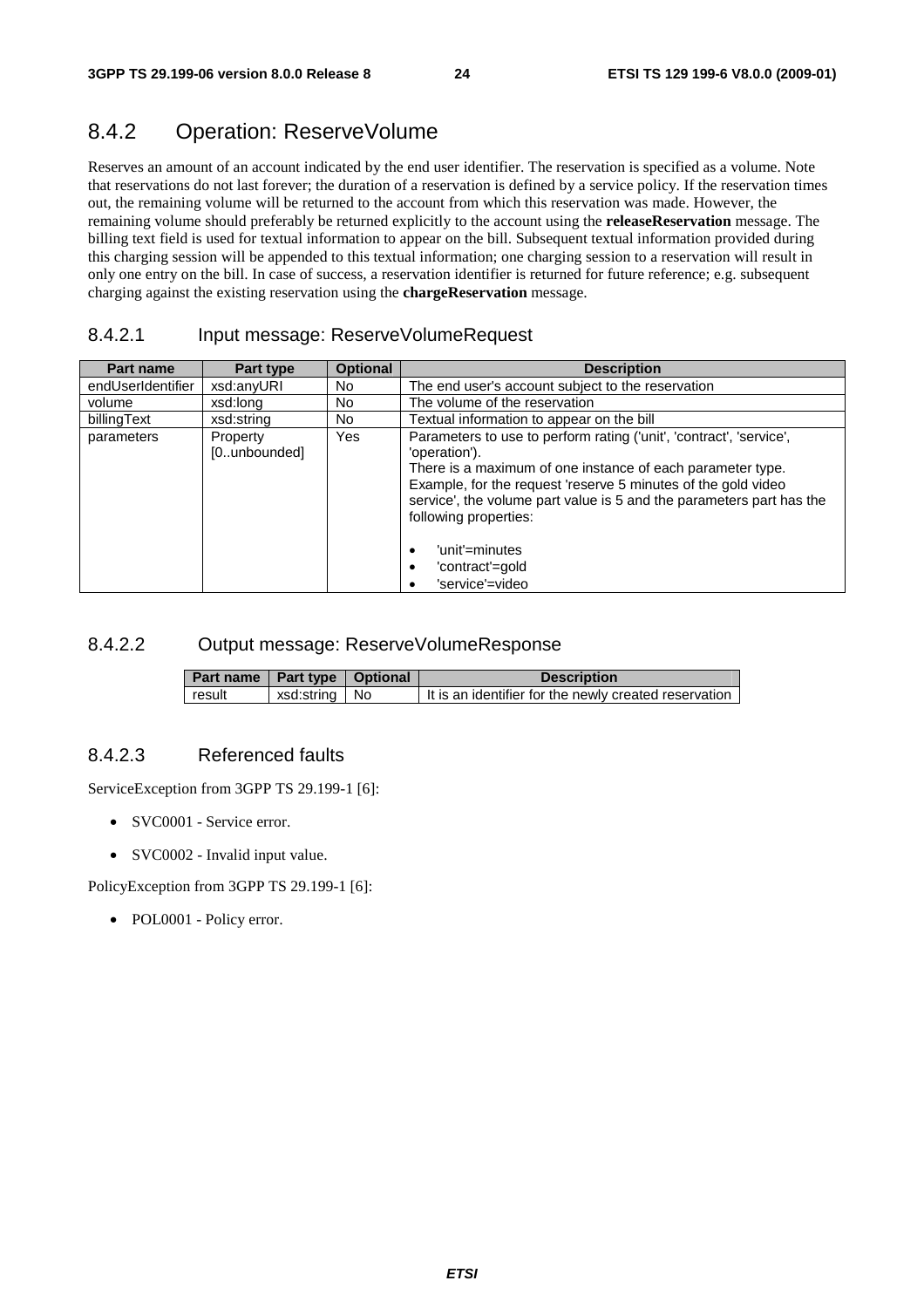### 8.4.3 Operation: ReserveAdditionalVolume

Adds/reduces a volume to an existing reservation indicated by the reservation id. The reservation is specified as a volume. Note that reservations do not last forever; the duration of a reservation is defined by a service policy. Invoking this message will extend the current reservation enforcement time by the duration defined in the same service policy. The billing text field is used for appending textual information to appear on the bill. The textual information is appended to the initial textual information given by the **reserveVolume** message; one charging session to a reservation will result in only one entry on the bill. A reserved credit can be returned to the account through the **releaseReservation** message.

#### 8.4.3.1 Input message: ReserveAdditionalVolumeRequest

| Part name             | Part type  | <b>Optional</b> | <b>Description</b>                                                                                                                                                                                               |
|-----------------------|------------|-----------------|------------------------------------------------------------------------------------------------------------------------------------------------------------------------------------------------------------------|
| reservationIdentifier | xsd:string | No              | An identifier for the reservation to be amended                                                                                                                                                                  |
| volume                | xsd:long   | No              | The volume to be added to (or subtracted from) the reservation.<br>[Note the associated rating parameters are the same as those defined in<br>the parameters part of the original ReserveVolumeRequest message.] |
| billingText           | xsd:string | No              | Textual information to appear on the bill                                                                                                                                                                        |

#### 8.4.3.2 Output message: ReserveAdditionalVolumeResponse

|      |  | Part name   Part type   Optional   Description |
|------|--|------------------------------------------------|
| None |  |                                                |

#### 8.4.3.3 Referenced faults

ServiceException from 3GPP TS 29.199-1 [6]:

- SVC0001 Service error.
- SVC0002 Invalid input value.

PolicyException from 3GPP TS 29.199-1 [6]: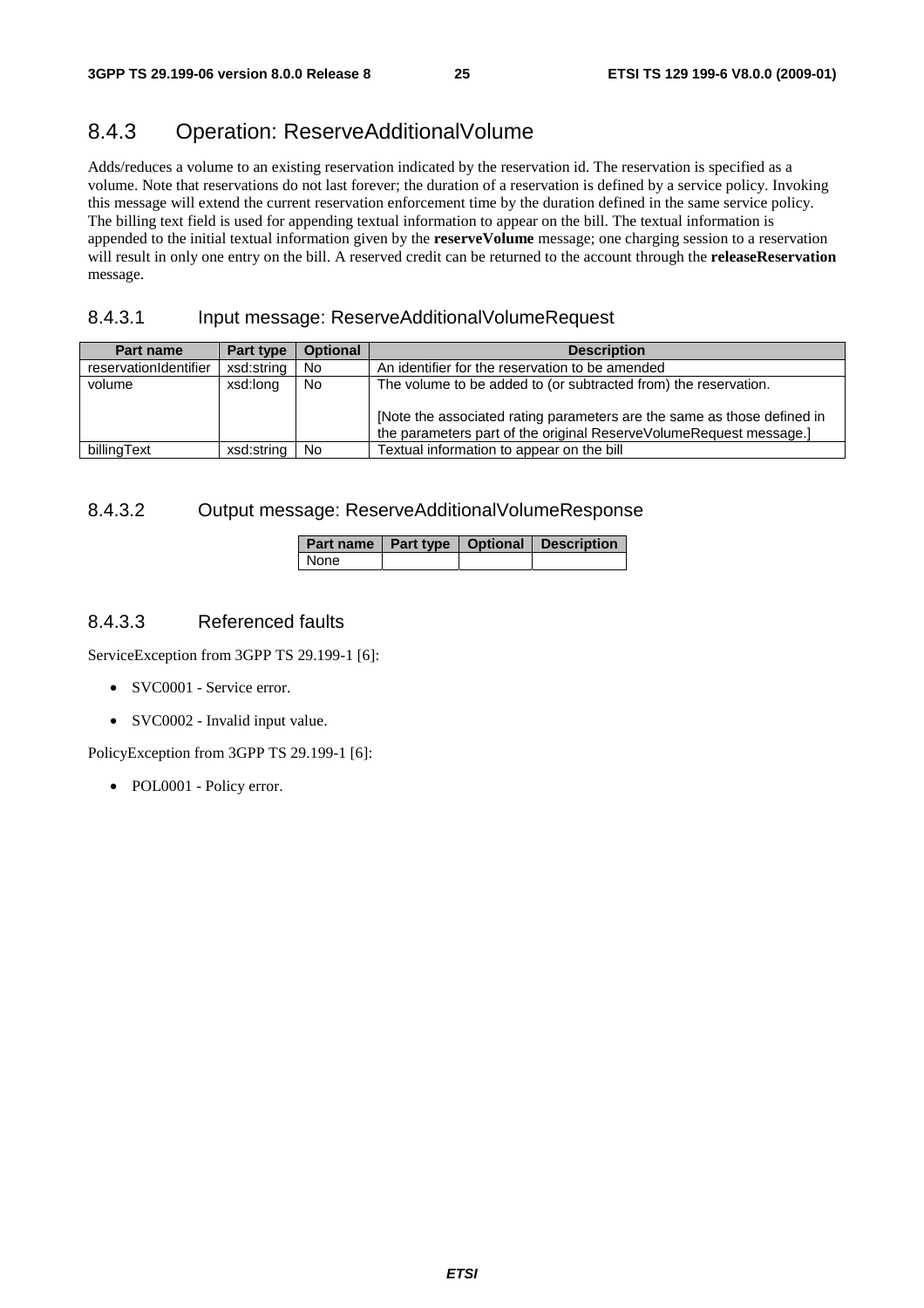### 8.4.4 Operation: ChargeReservation

This message results in charging to a reservation indicated by the reservation id.. Reservations, identified by reservation id., are established through invoking the **reserveVolume** message. The charge is specified as a volume. Optionally, the billing text field can be used for appending textual information to appear on the bill. The textual information is appended to the initial textual information given by the **reserveVolume** message; one charging session to a reservation will result in only one entry on the bill. The reference code is used to uniquely identify the request; it is the application's responsibility to provide a unique reference code within the scope of the application.

#### 8.4.4.1 Input message: ChargeReservationRequest

| Part name             | Part type  | <b>Optional</b> | <b>Description</b>                                                                                                                            |
|-----------------------|------------|-----------------|-----------------------------------------------------------------------------------------------------------------------------------------------|
| reservationIdentifier | xsd:string | No              | An identifier for the reservation to be charged                                                                                               |
| volume                | xsd:long   | No              | The volume to be charged.                                                                                                                     |
|                       |            |                 | [Note the associated rating parameters are the same as those defined in<br>the parameters part of the original ReserveVolumeRequest message.] |
| billingText           | xsd:string | Yes             | Textual information to appear on the bill                                                                                                     |
| referenceCode         | xsd:string | No              | Textual information to uniquely identify the request, e.g. in case of<br>disputes                                                             |

#### 8.4.4.2 Output message: ChargeReservationResponse

|        |  | Part name   Part type   Optional   Description |
|--------|--|------------------------------------------------|
| l None |  |                                                |

#### 8.4.4.3 Referenced faults

ServiceException from 3GPP TS 29.199-1 [6]:

- SVC0001 Service error.
- SVC0002 Invalid input value.
- SVC0270 Charge failed.

PolicyException from 3GPP TS 29.199-1 [6]: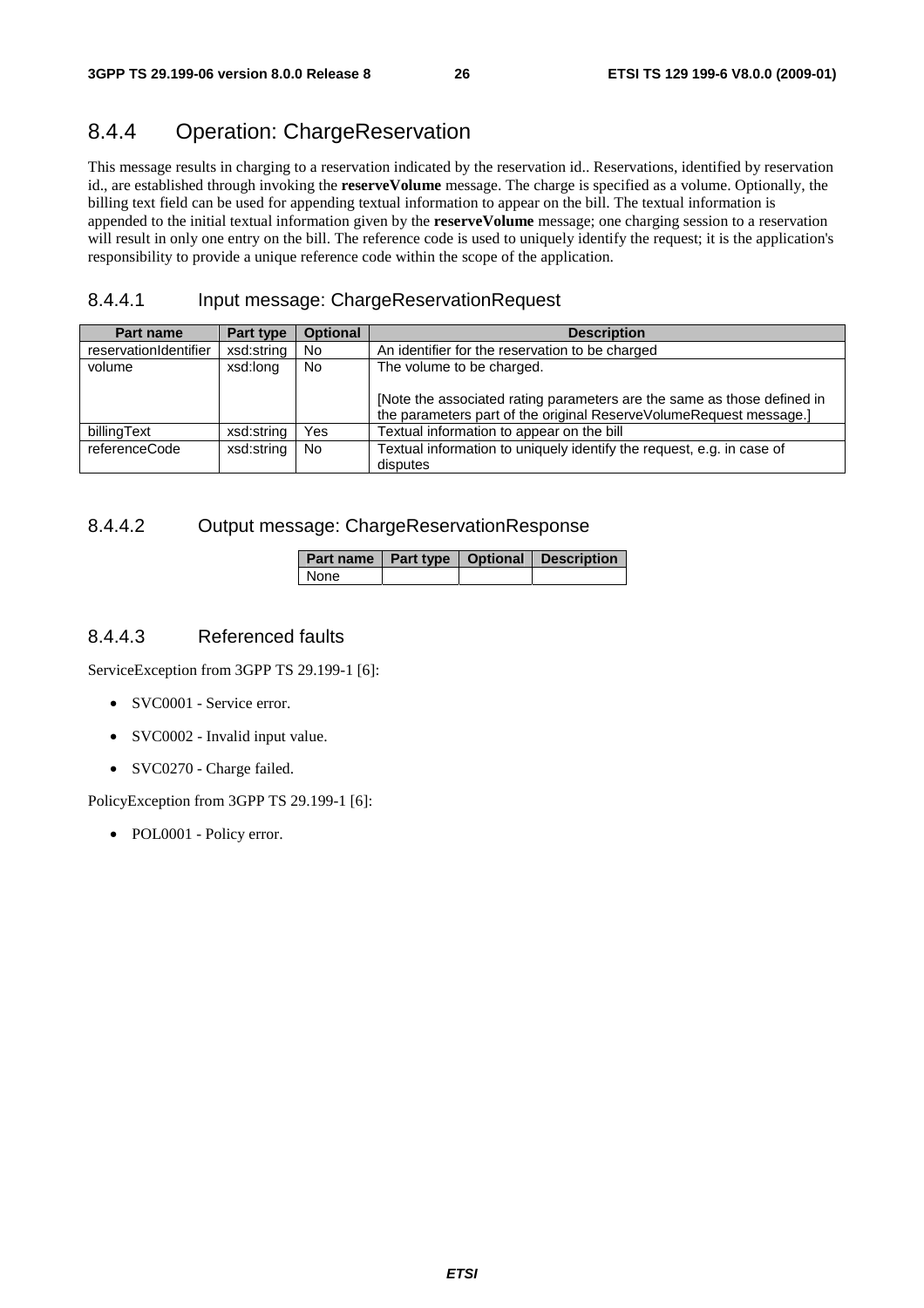### 8.4.5 Operation: ReleaseReservation

Returns funds left in a reservation indicated by reservation id. to the account from which this reservation was made. Reservations, identified by reservation id., are established through invoking the **reserveVolume** message.

#### 8.4.5.1 Input message: ReleaseReservationRequest

| Part name                               | Part type   Optional | <b>Description</b>                               |
|-----------------------------------------|----------------------|--------------------------------------------------|
| reservationIdentifier   xsd:string   No |                      | An identifier for the reservation to be released |

#### 8.4.5.2 Output message: ReleaseReservationResponse

|      |  | Part name   Part type   Optional   Description |  |  |
|------|--|------------------------------------------------|--|--|
| None |  |                                                |  |  |

#### 8.4.5.3 Referenced faults

ServiceException from 3GPP TS 29.199-1 [6]:

- SVC0001 Service error.
- SVC0002 Invalid input value.

PolicyException from 3GPP TS 29.199-1 [6]: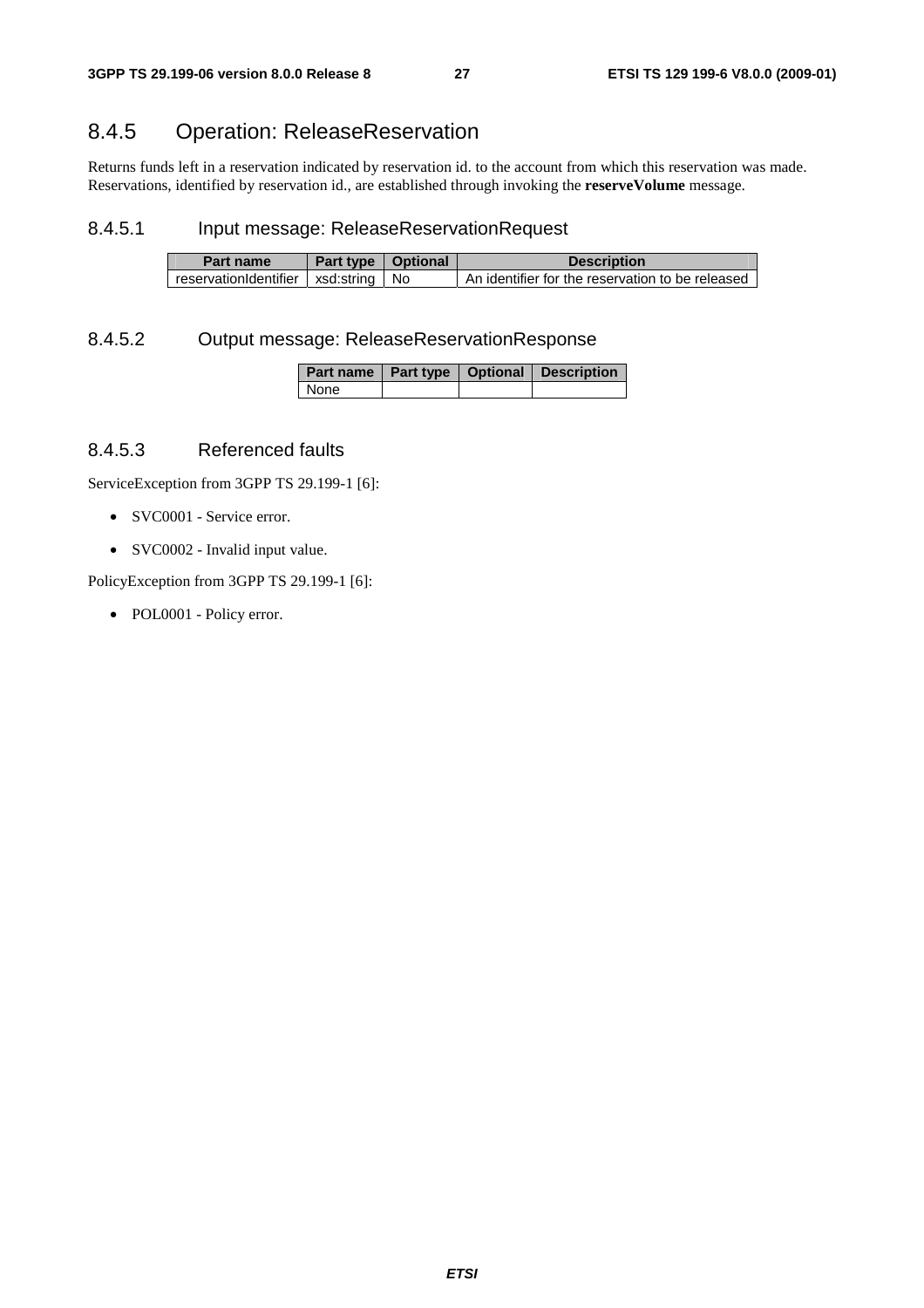## 9 Fault definitions

9.1 ServiceException

### 9.1.1 SVC0270: Charge failed

| <b>Name</b>          | <b>Description</b>                                     |
|----------------------|--------------------------------------------------------|
| Message Id   SVC0270 |                                                        |
| Text                 | Charging operation failed, the charge was not applied. |
| Variables            | None                                                   |

### 9.1.2 SVC0271: Invalid sum of percentage allocations

| <b>Name</b> | <b>Description</b>                                |
|-------------|---------------------------------------------------|
| Message Id  | SVC0271                                           |
| Text        | Sum of percentage allocations is not equal to 100 |
| Variables   | None                                              |

## 9.2 PolicyException

### 9.2.1 POL0250: Too many endUserIdentifiers

| <b>Name</b> | <b>Description</b>                                         |
|-------------|------------------------------------------------------------|
| Message Id  | <b>POL0250</b>                                             |
| Text        | Too many endUserIdentifier is specified in message part %1 |
| Variables   | %1 - message part                                          |

### 9.2.2 POL0251: Split charging not supported

| <b>Name</b> | <b>Description</b>              |
|-------------|---------------------------------|
| Message Id  | POL0251                         |
| Text        | Split Charging is not supported |
| Variables   | None                            |

## 10 Service policies

| <b>Name</b>                | Type              | <b>Description</b>                                            |
|----------------------------|-------------------|---------------------------------------------------------------|
| Currency                   | xsd:string        | Currency used by service (per ISO 4217)                       |
| MaximumEndUserIdentifier   | xsd: int          | Maximum number of endUserIdentifier that can be charged       |
|                            |                   | simultaneously                                                |
| SplitChargingAvailable     | xsd: boolean      | Is split charging feature available                           |
| <b>ReservationDuration</b> | common:TimeMetric | Default duration of either a currency amount reservation or a |
|                            |                   | volume reservation                                            |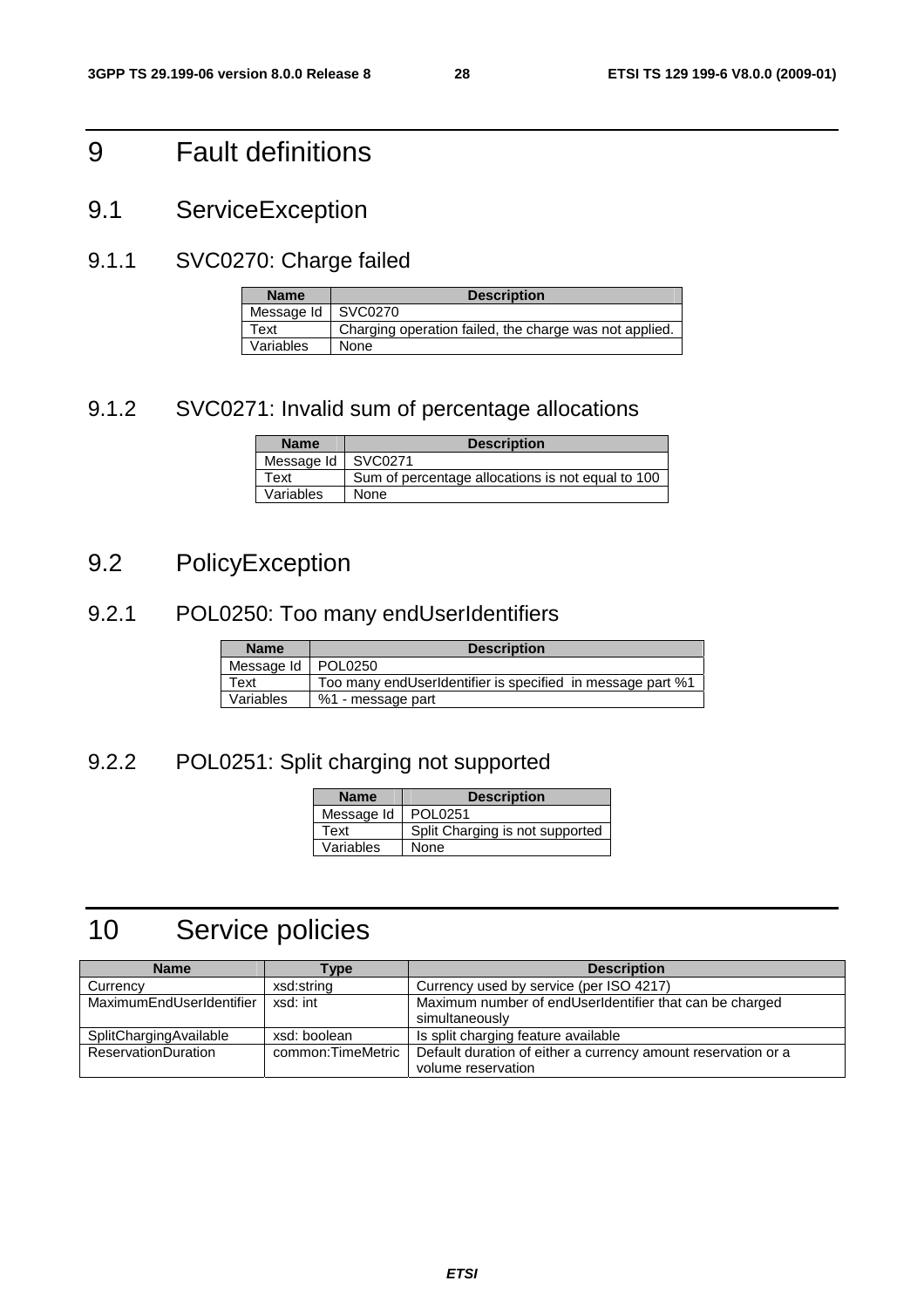## Annex A (normative): WSDL for Payment

The document/literal WSDL representation of this interface specification is compliant to 3GPP TS 29.199-1 [6] and is contained in text files (contained in archive 29199-06-800-doclit.zip) which accompanies the present document.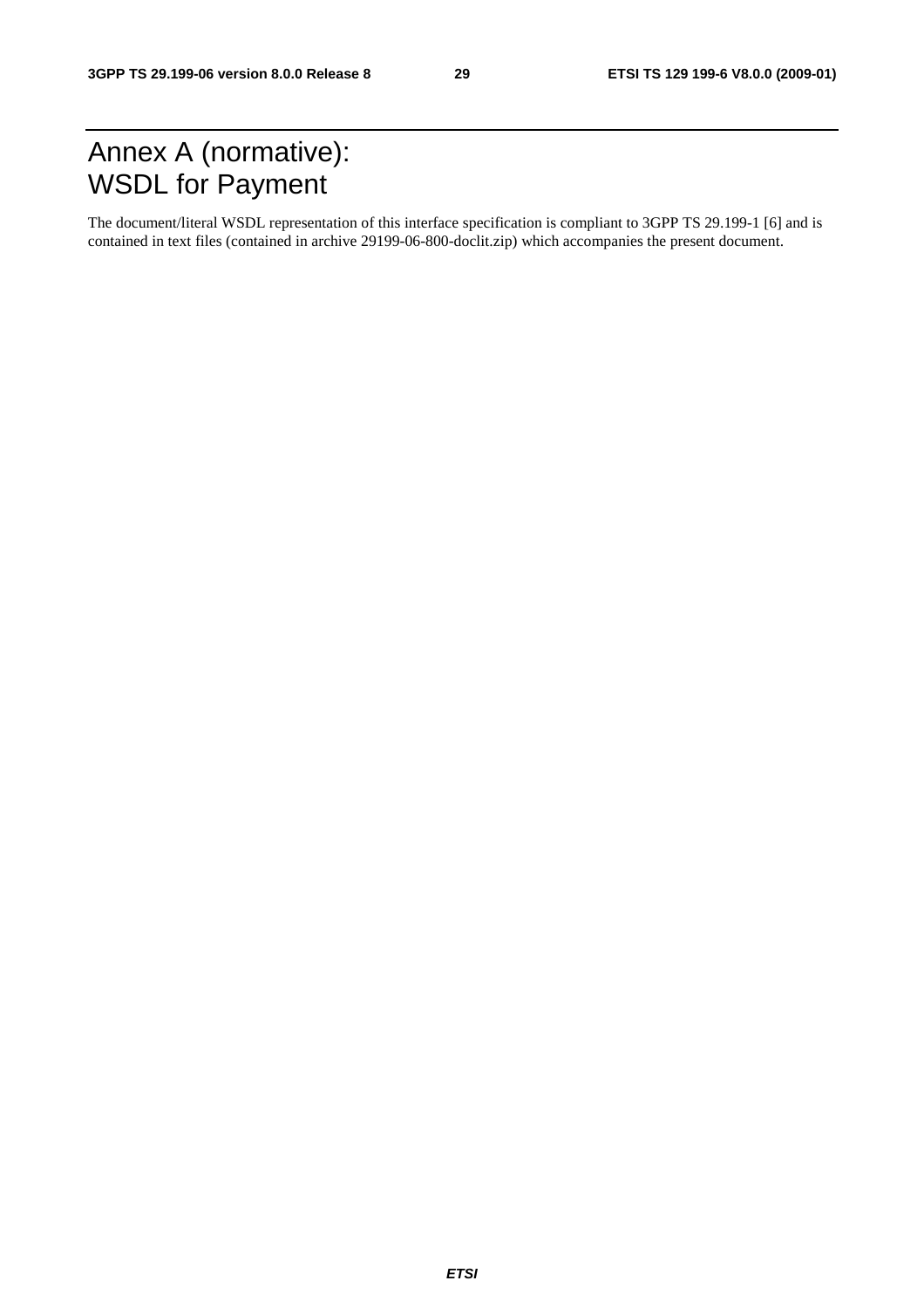## Annex B (informative): Description of Parlay X Web Services Part 6: Payment for 3GPP2 cdma2000 networks

This annex is intended to define the OSA Parlay X Web Services Stage 3 interface definitions and it provides the complete OSA specifications. It is an extension of OSA Parlay X Web Services specifications capabilities to enable operation in cdma2000 systems environment. They are in alignment with 3GPP2 Stage 1 requirements and Stage 2 architecture defined in:

- [1] 3GPP2 X.S0011-D: 'cdma2000 Wireless IP Network Standard ", Version 1.1
- [2] 3GPP2 S.R0037-0: "IP Network Architecture Model for cdma2000 Spread Spectrum Systems", Version 3.0
- [3] 3GPP2 X.S0013-A: "All-IP Core Network Multimedia Domain"

These requirements are expressed as additions to and/or exclusions from the 3GPP specification. The information given here is to be used by developers in 3GPP2 cdma2000 network architecture to interpret the 3GPP OSA specifications.

## B.1 General Exceptions

The terms 3GPP and UMTS are not applicable for the cdma2000 family of standards. Nevertheless these terms are used (3GPP TR 21.905) mostly in the broader sense of "3G Wireless System". If not stated otherwise there are no additions or exclusions required.

CAMEL mappings are not applicable for cdma2000 systems.

### B.2 Specific Exceptions

### B.2.1 Clause 1: Scope

There are no additions or exclusions.

### B.2.2 Clause 2: References

There are no additions or exclusions.

### B.2.3 Clause 3: Definitions and abbreviations

There are no additions or exclusions.

### B.2.4 Clause 4: Detailed service description

There are no additions or exclusions.

### B.2.5 Clause 5: Namespaces

There are no additions or exclusions.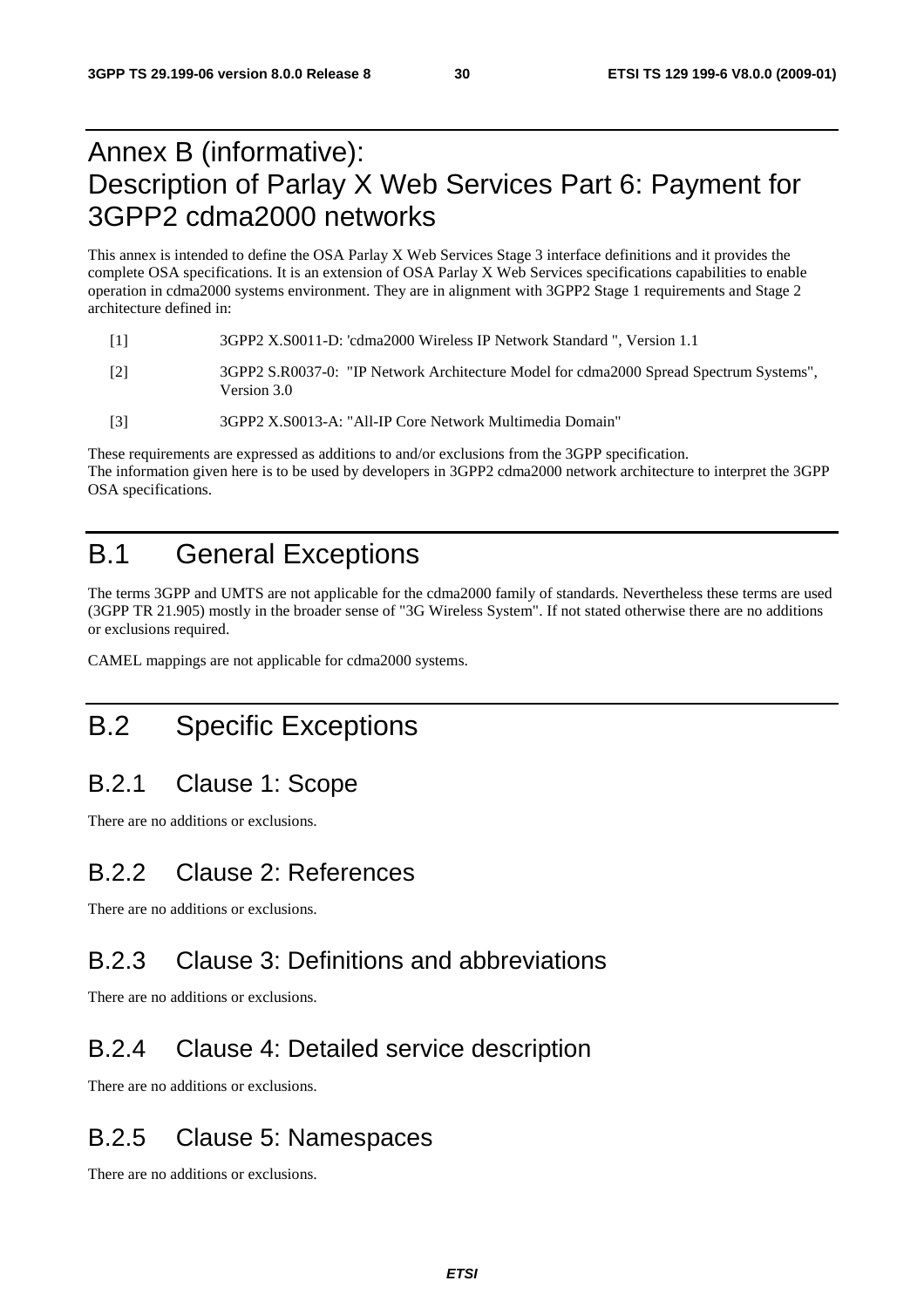### B.2.6 Clause 6: Sequence diagrams

There are no additions or exclusions.

### B.2.7 Clause 7: XML Schema data type definition

There are no additions or exclusions.

### B.2.8 Clause 8: Web Service interface definition

There are no additions or exclusions.

### B.2.9 Clause 9: Fault definitions

There are no additions or exclusions.

### B.2.10 Clause 10: Service policies

There are no additions or exclusions.

### B.2.11 Annex A (normative): WSDL for Payment

There are no additions or exclusions.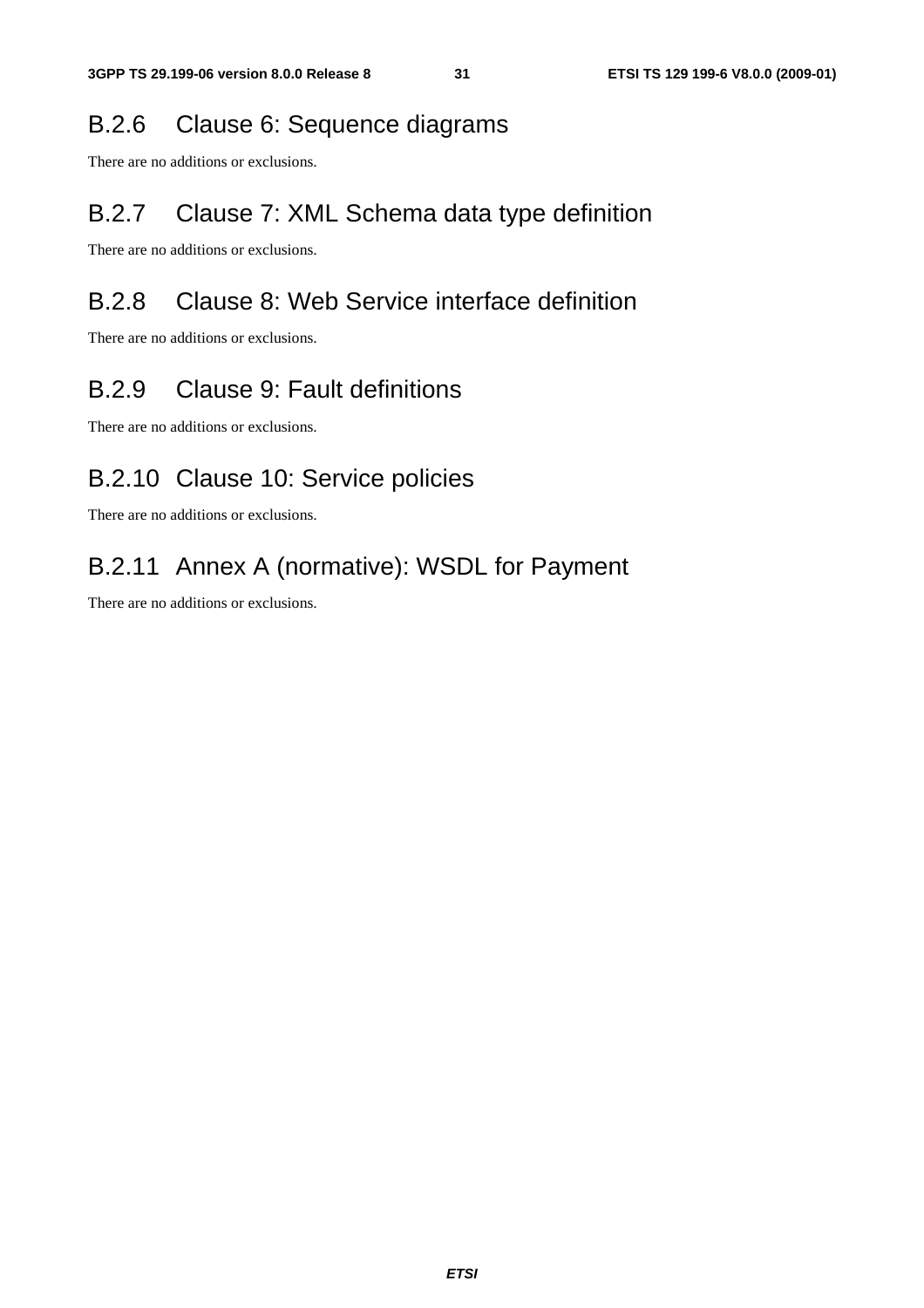## Annex C (informative): Change history

| <b>Change history</b> |  |                                  |    |       |                                                                 |                |                |                 |
|-----------------------|--|----------------------------------|----|-------|-----------------------------------------------------------------|----------------|----------------|-----------------|
| <b>Date</b>           |  |                                  |    |       | <b>TSG # TSG Doc. CR Rev Subject/Comment</b>                    |                | <b>Cat Old</b> | <b>New</b>      |
|                       |  | Jun 2006 CT 32 CP-060209 0007 -- |    |       | Add support of Split Charging in Payment                        | B              |                | $6.3.0$ 7.0.0   |
|                       |  | Dec 2006 CT 34 CP-060602 0008 -- |    |       | Replace offline negotiation with a service policy               | F              |                | 7.0.0 7.1.0     |
|                       |  | Mar 2007 CT 35 CP-070045 0010 -- |    |       | Add OSA Parlay Web Services support for 3GPP2 networks          | A              |                | 7.1.0 7.2.0     |
| Mar 2007 --           |  | $- -$                            |    | $- -$ | Editorial: Aligned 5 Namespaces                                 | $\overline{a}$ |                | 7.2.0 7.2.1     |
| Jun 2007              |  | $\sim$ $\sim$                    | -- |       | Renamed in Introduction Part 18: "Device management" to "Device |                |                | $7.2.1$ $7.2.2$ |
|                       |  |                                  |    |       | Capabilities and Configuration"                                 |                |                |                 |
| Dec 2008 CT 42        |  |                                  |    |       | Upgraded unchanged from Rel-7                                   |                |                | $7.2.2$ 8.0.0   |